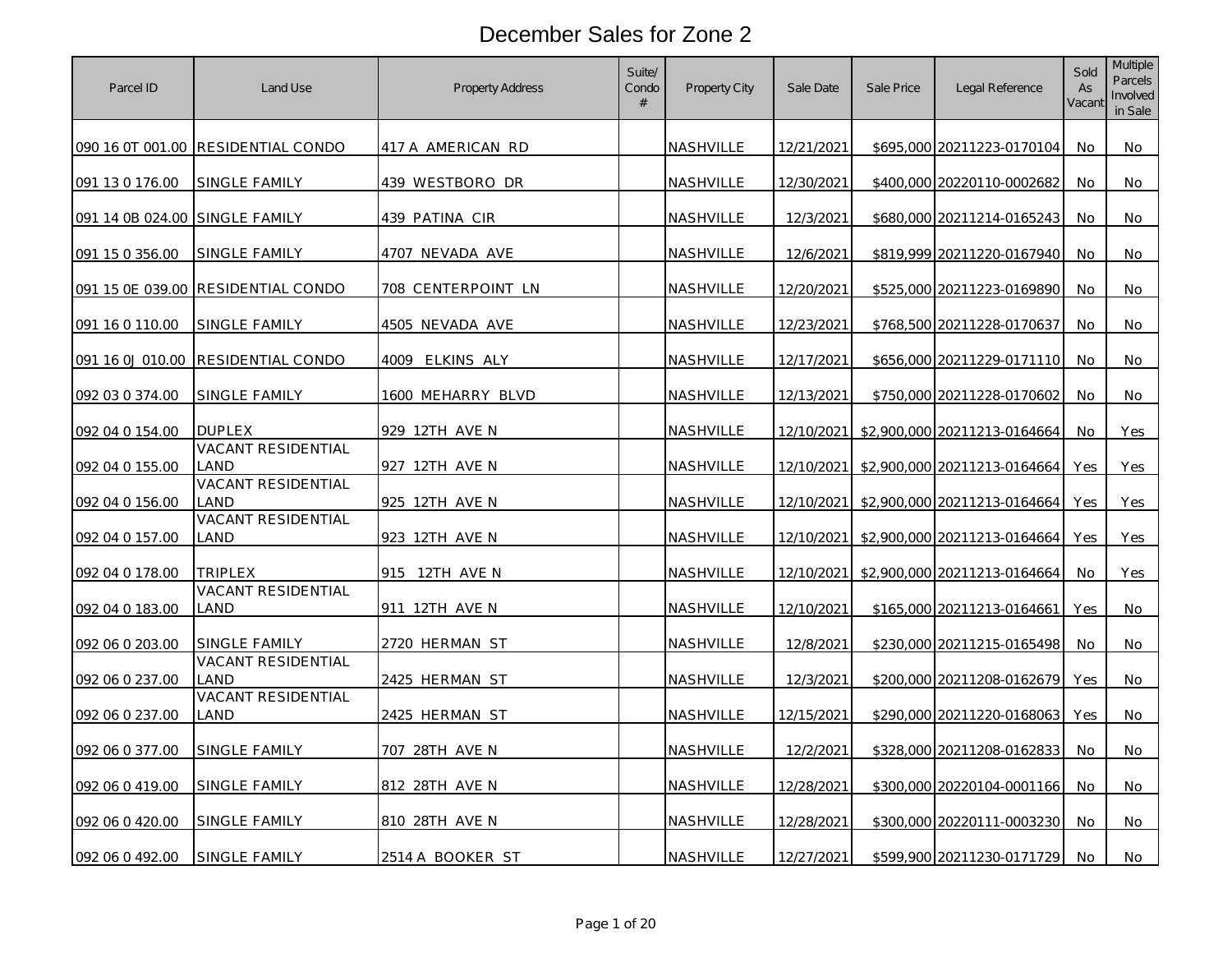| Parcel ID        | Land Use                           | Property Address        | Suite/<br>Condo<br># | Property City    | Sale Date         | Sale Price | Legal Reference              | Sold<br>As<br>Vacant | <b>Multiple</b><br><b>Parcels</b><br>Involved<br>in Sale |
|------------------|------------------------------------|-------------------------|----------------------|------------------|-------------------|------------|------------------------------|----------------------|----------------------------------------------------------|
|                  | 092 06 0H 011.00 RESIDENTIAL CONDO | 711 A 26TH AVE N        |                      | NASHVILLE        | 12/15/2021        |            | \$819,000 20211220-0168091   | No.                  | No                                                       |
|                  | 092 06 0H 013.00 RESIDENTIAL CONDO | 711 C 26TH AVE N        |                      | NASHVILLE        | 12/23/2021        |            | \$725,000 20211228-0170355   | No.                  | No                                                       |
|                  | 092 06 0H 015.00 RESIDENTIAL CONDO | 713 B 26TH AVE N        |                      | NASHVILLE        | 12/21/2021        |            | \$706,875 20211221-0168748   | No                   | No                                                       |
| 092 07 0 237.00  | SINGLE FAMILY                      | 742 22ND AVE N          |                      | NASHVILLE        | 12/10/2021        |            | \$560,000 20211217-0166960   | No                   | No                                                       |
| 092 07 0I 103.00 | RESIDENTIAL CONDO                  | 610 21ST AVE N          | 103                  | NASHVILLE        | 12/3/2021         |            | \$650,000 20211208-0162788   | No                   | No                                                       |
| 092 07 01 211.00 | RESIDENTIAL CONDO                  | 612 21ST AVE N          | 211                  | NASHVILLE        | 12/30/2021        |            | \$415,000 20220110-0002528   | No                   | No                                                       |
|                  | 092 07 0R 002.00 RESIDENTIAL CONDO | <u>2022 B HERMAN ST</u> |                      | <u>NASHVILLE</u> | 12/22/2021        |            | \$499,000 20211228-0170779   | No.                  | No                                                       |
|                  | 092 07 0S 003.00 RESIDENTIAL CONDO | 1930 C HERMAN ST        |                      | NASHVILLE        | 12/16/2021        |            | \$499,000 20211222-0169252   | No                   | No                                                       |
|                  | 092 07 0S 004.00 RESIDENTIAL CONDO | 1930 D HERMAN ST        |                      | NASHVILLE        | 12/16/2021        |            | \$499,000 20211222-0169139   | No                   | No                                                       |
|                  | 092 07 0S 005.00 RESIDENTIAL CONDO | 2002 A HERMAN ST        |                      | NASHVILLE        | 12/28/2021        |            | \$499,900 20211230-0171769   | No.                  | No                                                       |
|                  | 092 07 0S 007.00 RESIDENTIAL CONDO | 2002 C HERMAN ST        |                      | <u>NASHVILLE</u> | 12/16/2021        |            | \$499,000 20220110-0002846   | No.                  | No                                                       |
|                  | 092 07 0S 008.00 RESIDENTIAL CONDO | <u>2002 D HERMAN ST</u> |                      | NASHVILLE        | 12/16/2021        |            | \$499,000 20220114-0006121   | No                   | No                                                       |
| 092 09 0 347.00  | SINGLE FAMILY                      | 3323 FELICIA ST         |                      | NASHVILLE        | <u>12/15/2021</u> |            | \$418,000 20211223-0169717   | No.                  | No                                                       |
| 092 10 0 114.00  | SINGLE FAMILY                      | 2925 TORBETT ST         |                      | NASHVILLE        | 12/30/2021        |            | \$738,140 20220105-0002242   | No                   | No                                                       |
| 092 10 0 185.00  | <b>SINGLE FAMILY</b>               | 3001 DELAWARE AVE       |                      | NASHVILLE        | 12/29/2021        |            | \$200,000 20220118-0006403   | No                   | No                                                       |
| 092 10 0 288.00  | SINGLE FAMILY                      | 606 26TH AVE N          |                      | NASHVILLE        | 12/21/2021        |            | \$257,500 20211229-0171374   | No                   | No                                                       |
|                  | 092 10 0C 002.00 RESIDENTIAL CONDO | 510 31ST AVE N          |                      | NASHVILLE        | 12/23/2021        |            | \$700,000 20211228-0170731   | No                   | No                                                       |
|                  | 092 10 OF 012.00 RESIDENTIAL CONDO | 615 27TH AVE N          |                      | NASHVILLE        | 12/7/2021         |            | \$800,000 20211209-0163689   | No                   | No                                                       |
| 092 10 01 004.00 | RESIDENTIAL CONDO                  | 2800 DELAWARE AVE       |                      | NASHVILLE        | 12/9/2021         |            | \$1,200,000 20211210-0163753 | No                   | No                                                       |
|                  | 092 10 0K 204.00 RESIDENTIAL CONDO | DELAWARE AVE<br>2809    | 204                  | NASHVILLE        | 12/23/2021        |            | \$1,100,000 20211230-0171767 | <b>No</b>            | No                                                       |
|                  | 092 12 0A 312.00 RESIDENTIAL CONDO | 1808 STATE ST           | 312                  | NASHVILLE        | 12/6/2021         |            | \$265,000 20211210-0164248   | No.                  | No                                                       |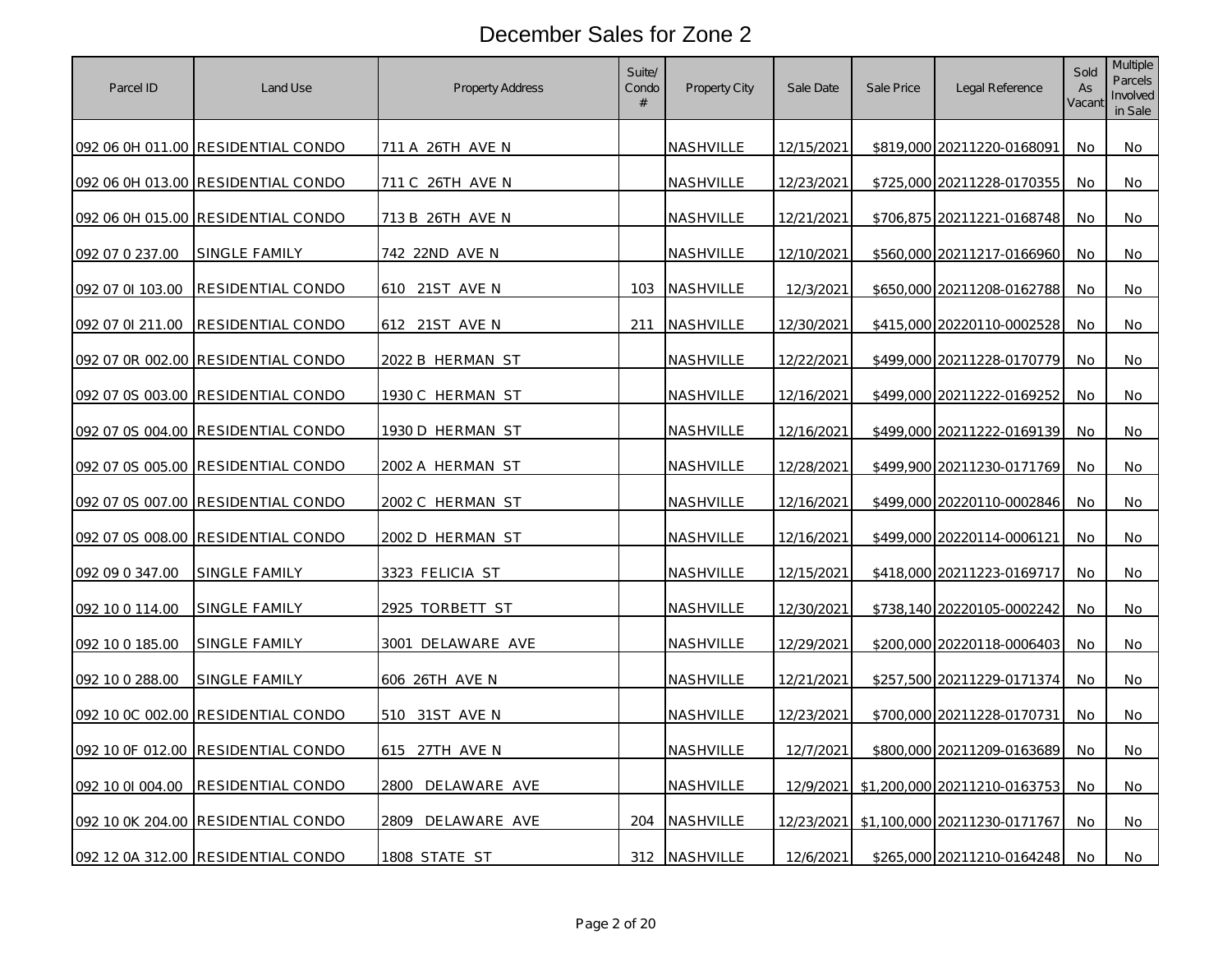| Parcel ID | Land Use                           | <b>Property Address</b>  | Suite/<br>Condo<br># | Property City  | Sale Date  | Sale Price | Legal Reference              | Sold<br>As<br>Vacant | <b>Multiple</b><br>Parcels<br>Involved<br>in Sale |
|-----------|------------------------------------|--------------------------|----------------------|----------------|------------|------------|------------------------------|----------------------|---------------------------------------------------|
|           | 092 12 4A 029.00 RESIDENTIAL CONDO | 1616 WEST END AVE        |                      | 1702 NASHVILLE | 12/6/2021  |            | \$1,660,000 20211213-0164491 | No.                  | No                                                |
|           | 092 12 4A 032.00 RESIDENTIAL CONDO | 1616 WEST END AVE        |                      | 1705 NASHVILLE | 12/17/2021 |            | \$610,000 20211222-0169439   | No                   | No                                                |
|           | 092 12 4A 037.00 RESIDENTIAL CONDO | 1616 WEST END AVE        |                      | 1710 NASHVILLE | 12/17/2021 |            | \$574,000 20211222-0169422   | No                   | No                                                |
|           | 092 12 4A 039.00 RESIDENTIAL CONDO | 1616 WESTEND AVE         | 1801                 | NASHVILLE      | 12/7/2021  |            | \$1,119,000 20211213-0164454 | No.                  | No                                                |
|           | 092 12 4A 040.00 RESIDENTIAL CONDO | 1616 WEST END AVE        |                      | 1802 NASHVILLE | 12/6/2021  |            | \$558,000 20211215-0165898   | No                   | No                                                |
|           | 092 12 4A 041.00 RESIDENTIAL CONDO | WEST END AVE<br>1616     |                      | 1803 NASHVILLE | 12/6/2021  |            | \$890,000 20211215-0165896   | No                   | No                                                |
|           | 092 12 4A 042.00 RESIDENTIAL CONDO | 1616 WESTEND AVE         |                      | 1804 NASHVILLE | 12/6/2021  |            | \$802,000 20211209-0163340   | No                   | No                                                |
|           | 092 12 4A 043.00 RESIDENTIAL CONDO | 1616 WESTEND AVE         |                      | 1805 NASHVILLE | 12/6/2021  |            | \$607,500 20211209-0163336   | No                   | No                                                |
|           | 092 12 4A 044.00 RESIDENTIAL CONDO | 1616 WESTEND AVE         |                      | 1806 NASHVILLE | 12/15/2021 |            | \$844,000 20211228-0170604   | No                   | No                                                |
|           | 092 12 4A 045.00 RESIDENTIAL CONDO | 1616 WESTEND AVE         |                      | 1807 NASHVILLE | 12/7/2021  |            | \$987,000 20211213-0164456   | No.                  | No                                                |
|           | 092 12 4A 047.00 RESIDENTIAL CONDO | 1616 WEST END AVE        |                      | 1809 NASHVILLE | 12/7/2021  |            | \$648,500 20211213-0164463   | No                   | No                                                |
|           | 092 12 4A 048.00 RESIDENTIAL CONDO | 1616 WEST END AVE        |                      | 1810 NASHVILLE | 12/17/2021 |            | \$581,500 20211228-0170798   | No                   | No                                                |
|           | 092 12 4A 049.00 RESIDENTIAL CONDO | 1616 WESTEND AVE         |                      | 1811 NASHVILLE | 12/7/2021  |            | \$671,500 20211213-0164449   | No.                  | No                                                |
|           | 092 12 4A 050.00 RESIDENTIAL CONDO | 1616 WEST END AVE        | 1901                 | NASHVILLE      | 12/22/2021 |            | \$1,134,000 20211230-0172046 | No                   | No                                                |
|           | 092 12 4A 051.00 RESIDENTIAL CONDO | <u>1616 WEST END AVE</u> |                      | 1902 NASHVILLE | 12/22/2021 |            | \$1,563,000 20211230-0172038 | No                   | No                                                |
|           | 092 12 4A 052.00 RESIDENTIAL CONDO | 1616 WESTEND AVE         |                      | 1903 NASHVILLE | 12/21/2021 |            | \$905,000 20220103-0000560   | No                   | No                                                |
|           | 092 12 4A 053.00 RESIDENTIAL CONDO | 1616 WEST END AVE        |                      | 1904 NASHVILLE | 12/21/2021 |            | \$829,255 20211228-0170625   | No                   | No                                                |
|           | 092 12 4A 054.00 RESIDENTIAL CONDO | 1616 WEST END AVE        |                      | 1905 NASHVILLE | 12/22/2021 |            | \$616,000 20211230-0171991   | No.                  | No                                                |
|           | 092 12 4A 055.00 RESIDENTIAL CONDO | 1616 WEST END AVE        |                      | 1906 NASHVILLE | 12/29/2021 |            | \$859,000 20220112-0004072   | No                   | No                                                |
|           | 092 12 4A 056.00 RESIDENTIAL CONDO | 1616 WEST END AVE        |                      | 1907 NASHVILLE | 12/16/2021 |            | \$1,002,000 20211221-0168783 | No                   | No                                                |
|           | 092 12 4A 057.00 RESIDENTIAL CONDO | 1616 WEST END AVE        |                      | 1908 NASHVILLE | 12/16/2021 |            | \$977,000 20211222-0168817   | No                   | No                                                |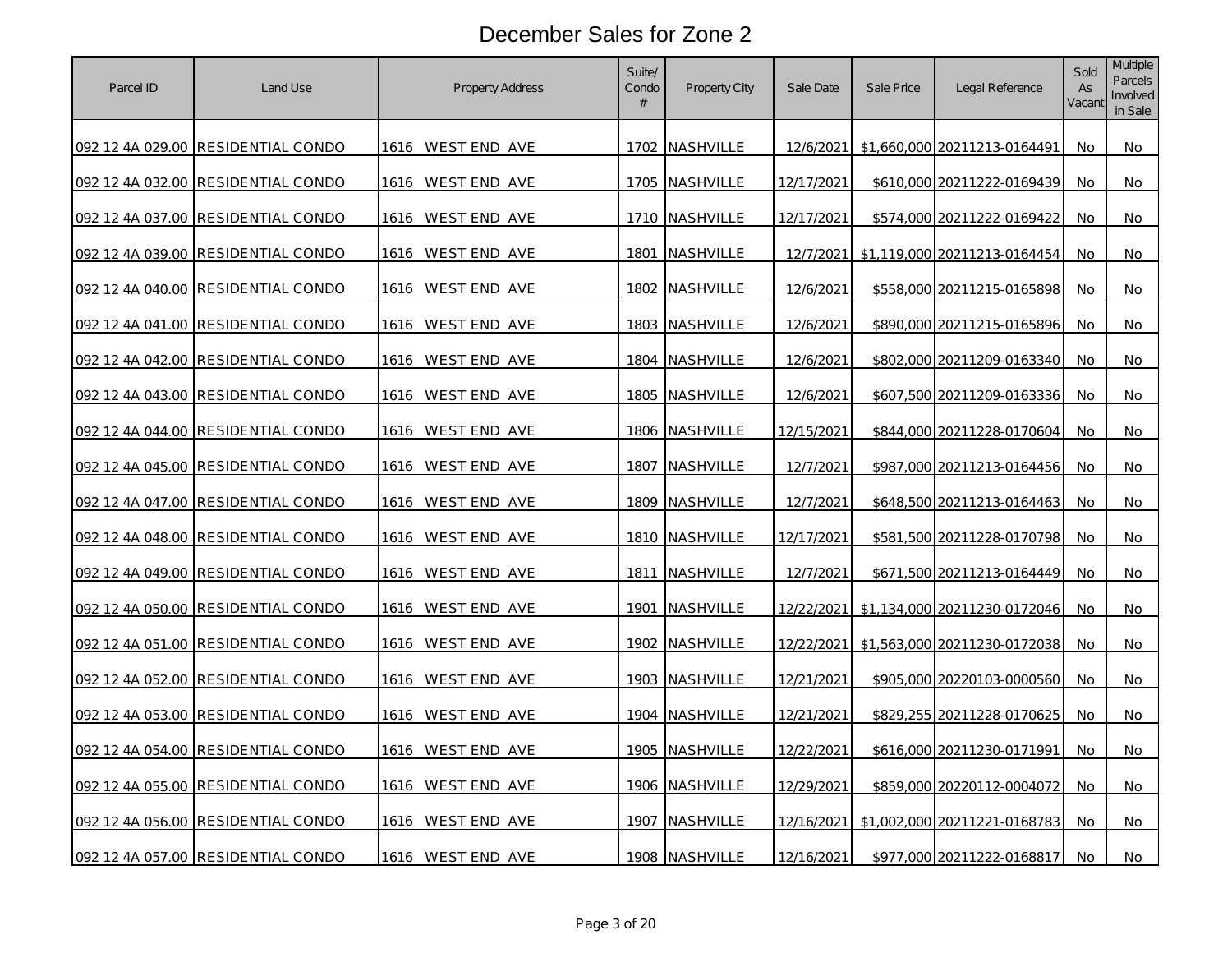| Parcel ID        | Land Use                           | <b>Property Address</b>    | Suite/<br>Condo<br># | Property City    | Sale Date         | Sale Price | Legal Reference              | Sold<br>As<br>Vacant | <b>Multiple</b><br>Parcels<br>Involved<br>in Sale |
|------------------|------------------------------------|----------------------------|----------------------|------------------|-------------------|------------|------------------------------|----------------------|---------------------------------------------------|
|                  | 092 12 4A 058.00 RESIDENTIAL CONDO | 1616 WESTEND AVE           | 1909                 | NASHVILLE        | 12/27/2021        |            | \$656,000 20220103-0000529   | No.                  | No                                                |
|                  | 092 12 4A 060.00 RESIDENTIAL CONDO | 1616 WESTEND AVE           | 1911                 | NASHVILLE        | 12/15/2021        |            | \$684,000 20211222-0168857   | No.                  | No                                                |
|                  | 092 12 4A 176.00 RESIDENTIAL CONDO | 1616 WESTEND AVE           |                      | 3006 NASHVILLE   | 12/30/2021        |            | \$1,049,000 20220110-0002558 | No                   | No                                                |
| 092 13 0 239.00  | SINGLE FAMILY                      | 3906 DAKOTA AVE            |                      | NASHVILLE        | <u>12/3/2021</u>  |            | \$350,000 20211209-0163049   | No                   | No                                                |
| 092 13 0 248.00  | SINGLE FAMILY                      | 3800 DAKOTA AVE            |                      | NASHVILLE        | 12/17/2021        |            | \$952,000 20220103-0000467   | No                   | No                                                |
|                  | 092 14 0A 108.00 RESIDENTIAL CONDO | <u> 2905 PARTHENON AVE</u> | 108                  | NASHVILLE        | 12/9/2021         |            | \$500,000 20211220-0167703   | No                   | No                                                |
|                  | 092 15 0A 408.00 RESIDENTIAL CONDO | <u>2325 ELLISTON PL</u>    | 408                  | <u>NASHVILLE</u> | 12/3/2021         |            | \$272,000 20211209-0163379   | No.                  | No                                                |
|                  | 092 16 0E 098.00 RESIDENTIAL CONDO | 900 20TH AVE S             |                      | 1106 NASHVILLE   | 12/10/2021        |            | \$615,000 20211214-0165247   | No                   | No                                                |
|                  | 092 16 0E 109.00 RESIDENTIAL CONDO | 900 20TH AVE S             | 1101                 | NASHVILLE        | 12/3/2021         |            | \$1,175,000 20211220-0168092 | No                   | No                                                |
|                  | 092 16 0E 176.00 RESIDENTIAL CONDO | 900 20TH AVE S             | 1607                 | NASHVILLE        | 12/20/2021        |            | \$550,000 20220112-0003811   | No.                  | No.                                               |
|                  | 092 16 0H 102.00 RESIDENTIAL CONDO | 806 18TH AVE S             | 102                  | <u>NASHVILLE</u> | 12/4/2021         |            | \$790,000 20211215-0165803   | No                   | No                                                |
|                  | 093 09 0A 063.00 RESIDENTIAL CONDO | <u>1510 DEMONBREUN ST</u>  | 1003                 | NASHVILLE        | <u>12/16/2021</u> |            | \$459,000 20211220-0168038   | No                   | No                                                |
| 102 12 0 023.00  | <u>SINGLE FAMILY</u>               | 6720 FLEETWOOD DR          |                      | NASHVILLE        | <u>12/16/2021</u> |            | \$775,000 20211228-0170404   | No                   | No                                                |
| 102 12 0 052.00  | SINGLE FAMILY                      | 6725 GREELEY DR            |                      | NASHVILLE        | 12/10/2021        |            | \$700,000 20211215-0165525   | No                   | No                                                |
|                  | 102 14 0B 002.00 RESIDENTIAL CONDO | 1018 B DOWNEY DR           |                      | NASHVILLE        | 12/10/2021        |            | \$1,087,000 20211222-0169313 | No                   | No                                                |
| 103 01 01 003.00 | RESIDENTIAL CONDO                  | 6119 A NEIGHBORLY AVE      |                      | NASHVILLE        | 12/7/2021         |            | \$585,000 20211210-0164090   | No.                  | No                                                |
|                  | 103 01 0M 001.00 RESIDENTIAL CONDO | 823 WATTS LN               |                      | NASHVILLE        | 12/23/2021        |            | \$650,000 20211229-0171126   | No                   | No                                                |
|                  | 103 01 0M 002.00 RESIDENTIAL CONDO | <u>825 WATTS LN</u>        |                      | <u>NASHVILLE</u> | 12/23/2021        |            | \$650,000 20211229-0171123   | No                   | No                                                |
|                  | 103 01 0N 002.00 RESIDENTIAL CONDO | 6040 HILL CIR              |                      | NASHVILLE        | 12/17/2021        |            | \$1,275,000 20220112-0004261 | No                   | No                                                |
|                  | 103 02 0C 138.00 RESIDENTIAL CONDO | 261 WHITE BRIDGE PIKE      | 138                  | NASHVILLE        | 12/30/2021        |            | \$200,000 20220103-0000236   | No                   | Yes                                               |
|                  | 103 02 0C 139.00 RESIDENTIAL CONDO | 261 WHITE BRIDGE PIKE      | 139                  | NASHVILLE        | 12/30/2021        |            | \$200,000 20220103-0000236   | No                   | Yes                                               |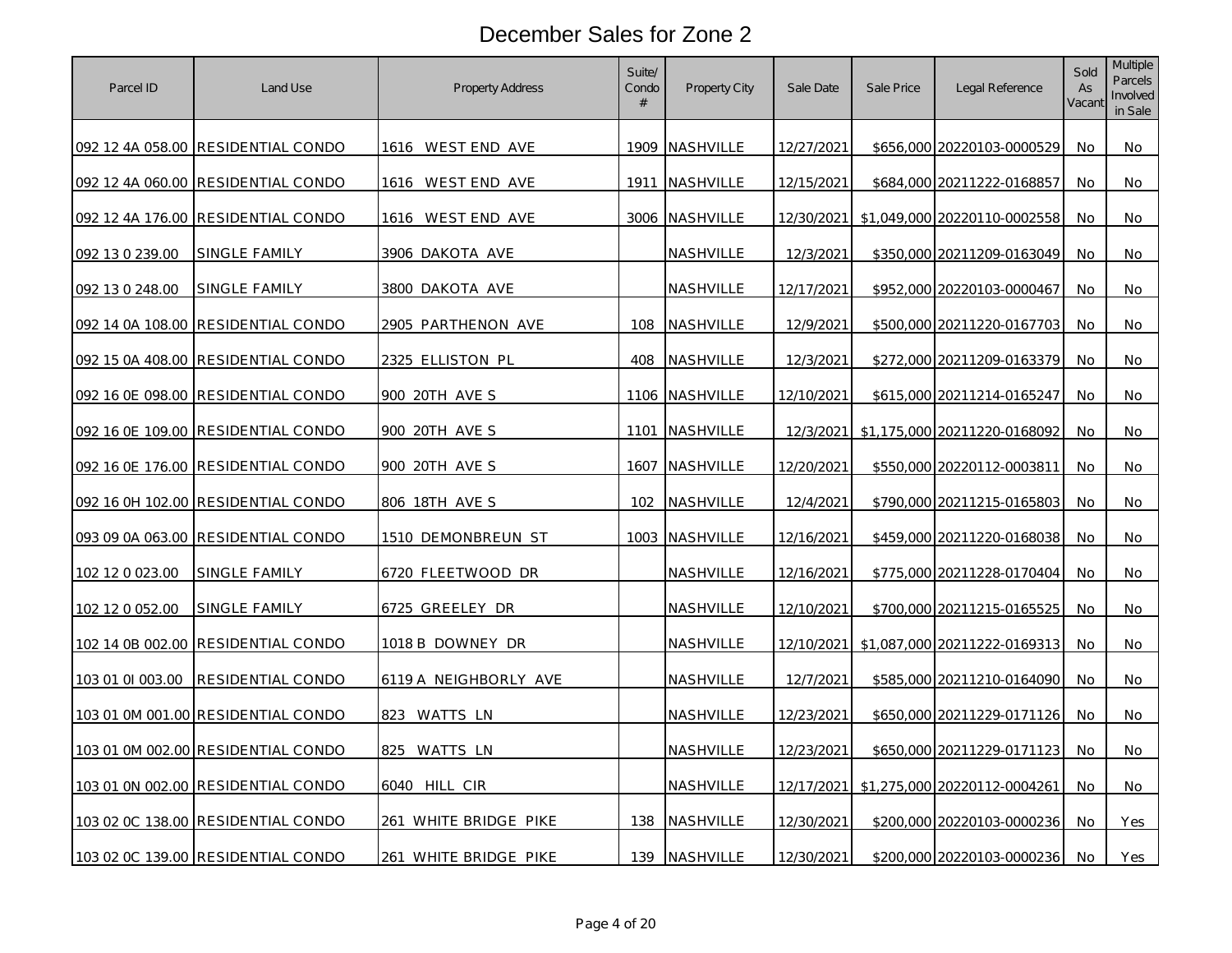| Parcel ID                | Land Use                           | <b>Property Address</b> | Suite/<br>Condo<br># | Property City    | Sale Date  | Sale Price | Legal Reference                         | Sold<br>As<br>Vacant | Multiple<br>Parcels<br>Involved<br>in Sale |
|--------------------------|------------------------------------|-------------------------|----------------------|------------------|------------|------------|-----------------------------------------|----------------------|--------------------------------------------|
|                          | 103 02 0X 002.00 RESIDENTIAL CONDO | 266 A WHITE BRIDGE PIKE |                      | NASHVILLE        | 12/30/2021 |            | \$460,000 20220103-0000577              | No.                  | No                                         |
|                          | 103 02 1D 001.00 RESIDENTIAL CONDO | 5700 B BURGESS AVE      |                      | NASHVILLE        | 12/28/2021 |            | \$627,500 20220111-0003396              | No                   | No                                         |
|                          | 103 02 3B 003.00 RESIDENTIAL CONDO | DEMOSS RD<br>111        |                      | NASHVILLE        | 12/22/2021 |            | \$735,000 20220105-0001947              | No                   | No                                         |
| 103 02 4B 001.00         | RESIDENTIAL CONDO                  | 179 A RURAL AVE         |                      | NASHVILLE        | 12/29/2021 |            | \$620,000 20211230-0171813              | No                   | No                                         |
| 103 04 0 066.00          | SINGLE FAMILY                      | 4307 IDAHO AVE          |                      | NASHVILLE        | 12/6/2021  |            | \$510,000 20211208-0162751              | No.                  | No                                         |
| 103 05 0A 002.00         | SINGLE FAMILY                      | 102 STONEWAY CLOSE      |                      | NASHVILLE        | 12/20/2021 |            | \$725,000 20211230-0171516              | No                   | No                                         |
| 103 06 0 014.00          | <u>SINGLE FAMILY</u>               | <u>5620 kendall dr</u>  |                      | <u>NASHVILLE</u> | 12/3/2021  |            | \$646,000 20211206-0161589              | No.                  | No                                         |
| 103 06 0 060.00          | SINGLE FAMILY                      | 5515 OAKMONT CIR        |                      | NASHVILLE        | 12/15/2021 |            | \$599,000 20220103-0000818              | No                   | No                                         |
| 103 06 0D 002.00         | RESIDENTIAL CONDO                  | 5535 KNOB RD            |                      | NASHVILLE        | 12/17/2021 |            | \$775,000 20211222-0169385              | No                   | No                                         |
| 103 08 0 104.00          | <b>TRIPLEX</b>                     | 4001 MURPHY RD          |                      | NASHVILLE        | 12/20/2021 |            | \$865,000 20211222-0169034              | No                   | No                                         |
| 103 08 0 105.00          | SINGLE FAMILY                      | 4000 WESTLAWN DR        |                      | NASHVILLE        | 12/20/2021 |            | \$400,000 20211222-0169068              | No                   | No                                         |
| 103 08 0 106.00          | <u>SINGLE FAMILY</u>               | <u>4002 WESTLAWN DR</u> |                      | NASHVILLE        | 12/20/2021 |            | \$400,000 20211222-0169061              | No                   | No                                         |
| 103 08 0 107.00          | SINGLE FAMILY                      | 4004 WESTLAWN DR        |                      | NASHVILLE        | 12/20/2021 |            | \$400,000 20211222-0169053              | No                   | No                                         |
| 103 08 0B 509.00         | RESIDENTIAL CONDO                  | 509 SLOAN RD            |                      | NASHVILLE        | 12/15/2021 |            | \$275,000 20211217-0167178              | No                   | No                                         |
| 103 08 0B 510.00         | RESIDENTIAL CONDO                  | 510 SLOAN RD            |                      | NASHVILLE        | 12/2/2021  |            | \$385,000 20211207-0162379              | No                   | No                                         |
| 103 08 0R 001.00 TRIPLEX |                                    | 4001 B MURPHY RD        |                      | NASHVILLE        | 12/20/2021 |            | \$865,000 20211222-0169034              | No                   | Yes                                        |
| 103 08 0R 002.00         | VACANT RESIDENTIAL<br>LAND         | 4001 A MURPHY RD        |                      | NASHVILLE        | 12/20/2021 |            | \$865,000 20211222-0169034              | No                   | Yes                                        |
| 103 09 0 009.00          | <b>SINGLE FAMILY</b>               | 704 SUMMERLY DR         |                      | NASHVILLE        | 12/23/2021 |            | \$1,050,000 20211229-0171217            | No                   | No                                         |
| 103 12 0 107.00          | SINGLE FAMILY                      | 4005 ABERDEEN RD        |                      | NASHVILLE        | 12/13/2021 |            | \$1,010,000 20211216-0166229            | No                   | No                                         |
| 103 12 0 294.00          | SINGLE FAMILY                      | 3827 RICHLAND AVE       |                      | NASHVILLE        |            |            | 12/15/2021 \$2,000,000 20211217-0167218 | No                   | No                                         |
|                          | 103 12 0C 010.00 RESIDENTIAL CONDO | 3831 WEST END AVE       | 10                   | NASHVILLE        | 12/30/2021 |            | \$246,000 20220103-0000284              | No                   | No                                         |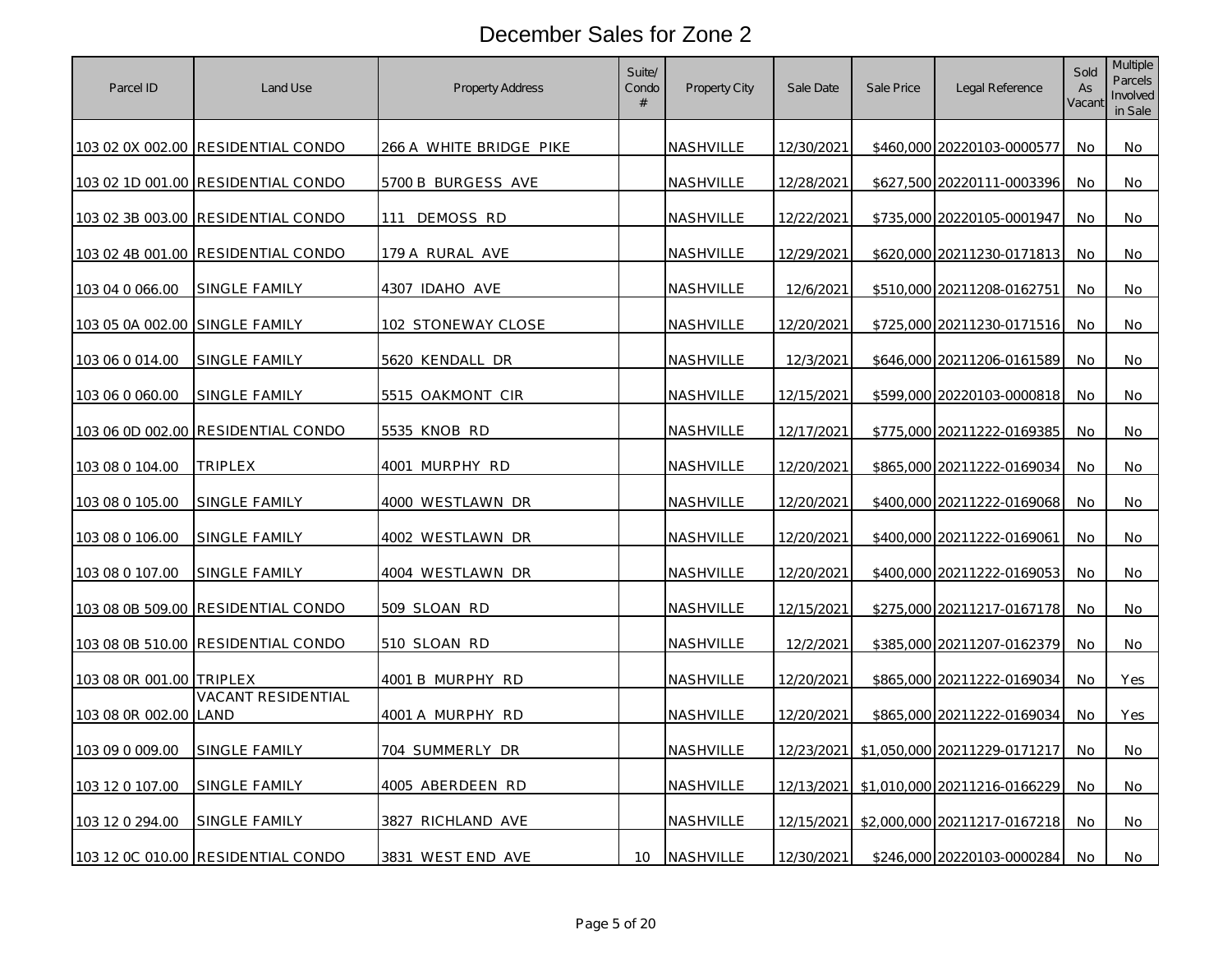| Parcel ID                      | Land Use                           | Property Address         | Suite/<br>Condo<br># | Property City    | Sale Date         | Sale Price | Legal Reference              | Sold<br>As<br>Vacant | <b>Multiple</b><br>Parcels<br>Involved<br>in Sale |
|--------------------------------|------------------------------------|--------------------------|----------------------|------------------|-------------------|------------|------------------------------|----------------------|---------------------------------------------------|
| 103 14 0 015.00                | SINGLE FAMILY                      | 70 BROOKWOOD TER         |                      | NASHVILLE        | 12/15/2021        |            | \$575,000 20211216-0166246   | No                   | No                                                |
|                                | 103 14 0G 001.00 RESIDENTIAL CONDO | 59 BROOKWOOD TER         |                      | NASHVILLE        | 12/29/2021        |            | \$1,299,000 20220105-0001976 | No.                  | No                                                |
|                                | 103 14 0G 002.00 RESIDENTIAL CONDO | BROOKWOOD TER<br>57      |                      | NASHVILLE        | 12/28/2021        |            | \$1,325,000 20220113-0004788 | No                   | No                                                |
| 103 15 0A 017.00 SINGLE FAMILY |                                    | 117 POSTWOOD PL          |                      | NASHVILLE        | 12/15/2021        |            | \$727,500 20220105-0001659   | No.                  | No                                                |
|                                | 103 15 0B 016.00 RESIDENTIAL CONDO | 4487 POST PL             | 16                   | <b>NASHVILLE</b> | 12/21/2021        |            | \$410,000 20211222-0169103   | No                   | No                                                |
|                                | 103 16 0B 110.00 RESIDENTIAL CONDO | 4215 HARDING PIKE        | 1003                 | NASHVILLE        | 12/15/2021        |            | \$280,000 20211220-0167503   | No.                  | No                                                |
|                                | 103 16 0C 604.00 RESIDENTIAL CONDO | <u>4225 HARDING PIKE</u> | 604                  | NASHVILLE        | 12/21/2021        |            | \$279,000 20220104-0001439   | No                   | No                                                |
|                                | 103 16 0D 102.00 RESIDENTIAL CONDO | 3909 WHITLAND AVE        | 102                  | NASHVILLE        | 12/1/2021         |            | \$240,000 20211210-0164013   | No                   | No                                                |
|                                | 103 16 0F 007.00 RESIDENTIAL CONDO | 3841 WHITLAND AVE        |                      | NASHVILLE        | 12/16/2021        |            | \$355,000 20211220-0168097   | No.                  | No                                                |
| 104 01 0 016.00                | SINGLE FAMILY                      | 3809 LOOKOUT DR          |                      | NASHVILLE        | 12/15/2021        |            | \$520,000 20220114-0006278   | No                   | No                                                |
| 104 01 0 135.00                | <b>SINGLE FAMILY</b>               | <u>203 37TH AVE N</u>    |                      | NASHVILLE        | <u>12/15/2021</u> |            | \$450,000 20220103-0000668   | No.                  | No                                                |
| 104 01 0 136.00                | <u>SINGLE FAMILY</u>               | <u>205 37TH AVE N</u>    |                      | NASHVILLE        | 12/15/2021        |            | \$450,000 20220111-0003490   | No                   | No                                                |
| 104 01 0 224.00                | SINGLE FAMILY                      | 214 38TH AVE N           |                      | NASHVILLE        | 12/3/2021         |            | \$717,500 20211206-0161406   | No                   | No                                                |
| 104 01 0 274.00                | SINGLE FAMILY                      | 114 40TH AVE N           |                      | NASHVILLE        | 12/30/2021        |            | \$435,000 20220104-0001124   | No                   | No                                                |
|                                | 104 01 0B 130.00 RESIDENTIAL CONDO | 388 NORMANDY CIR         |                      | NASHVILLE        | 12/3/2021         |            | \$470,000 20211208-0162452   | No                   | No                                                |
|                                | 104 02 0A 005.00 RESIDENTIAL CONDO | 201 ACKLEN PARK DR       | 5                    | NASHVILLE        | 12/17/2021        |            | \$155,000 20211222-0169116   | No                   | No                                                |
|                                | 104 02 0Q 001.00 RESIDENTIAL CONDO | 205 ACKLEN PARK DR       | $\mathbf{1}$         | NASHVILLE        | 12/15/2021        |            | \$1,850,000 20211220-0167921 | No                   | Yes                                               |
|                                | 104 02 0Q 002.00 RESIDENTIAL CONDO | 205 ACKLEN PARK DR       | 2                    | NASHVILLE        | 12/15/2021        |            | \$1,850,000 20211220-0167921 | No                   | Yes                                               |
|                                | 104 02 0Q 003.00 RESIDENTIAL CONDO | 205 ACKLEN PARK DR       | 3                    | NASHVILLE        | <u>12/15/2021</u> |            | \$1,850,000 20211220-0167921 | No                   | Yes                                               |
|                                | 104 02 0Q 004.00 RESIDENTIAL CONDO | 205 ACKLEN PARK DR       | $\overline{4}$       | NASHVILLE        | 12/15/2021        |            | \$1,850,000 20211220-0167921 | <b>No</b>            | Yes                                               |
|                                | 104 02 0Q 005.00 RESIDENTIAL CONDO | 205 ACKLEN PARK DR       | 5                    | NASHVILLE        | 12/15/2021        |            | \$1,850,000 20211220-0167921 | No.                  | Yes                                               |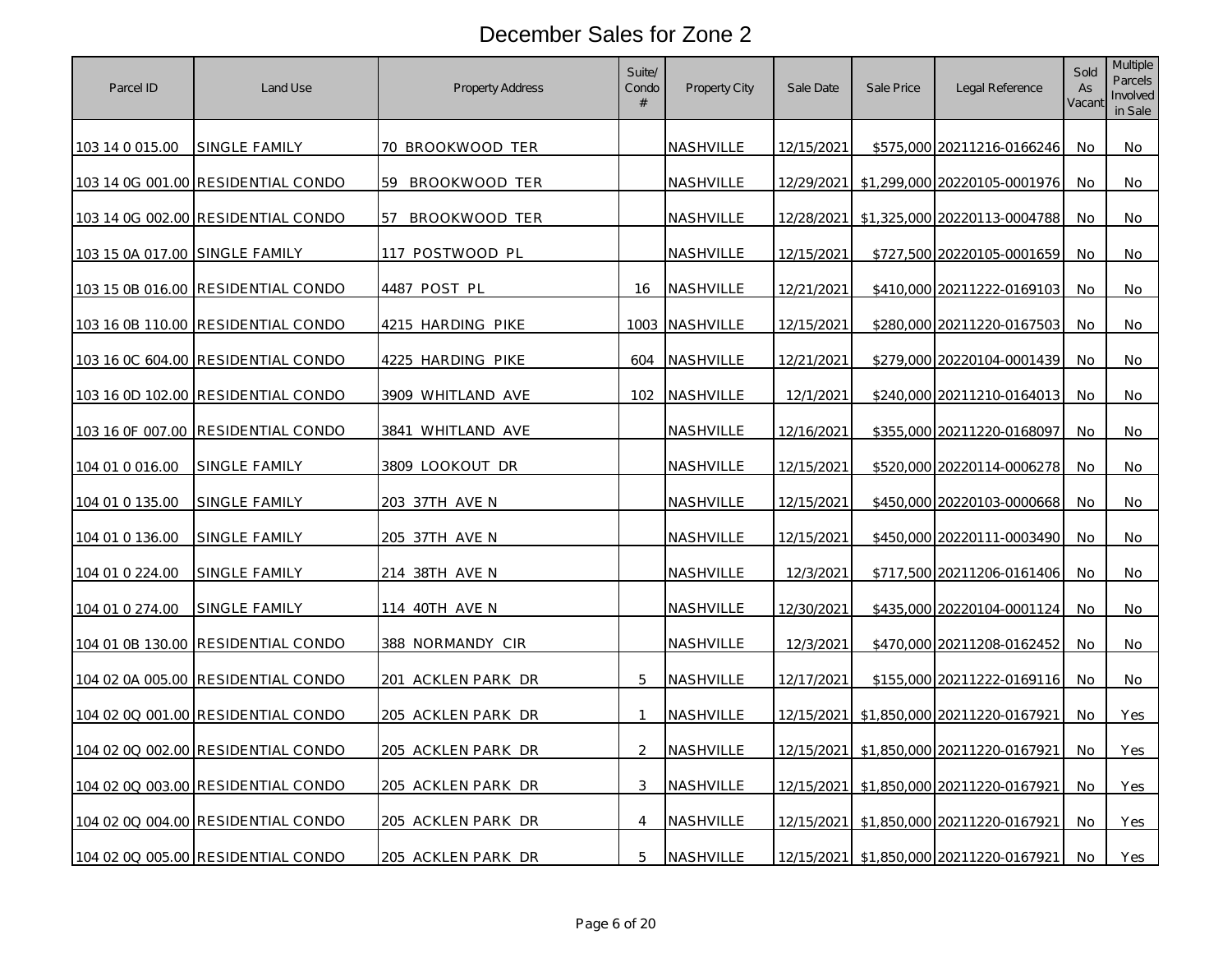| Parcel ID        | Land Use                           | <b>Property Address</b>   | Suite/<br>Condo<br># | <b>Property City</b> | Sale Date         | Sale Price | Legal Reference                   | Sold<br>As<br>Vacant | <b>Multiple</b><br><b>Parcels</b><br>Involved<br>in Sale |
|------------------|------------------------------------|---------------------------|----------------------|----------------------|-------------------|------------|-----------------------------------|----------------------|----------------------------------------------------------|
|                  | 104 02 0Q 006.00 RESIDENTIAL CONDO | <u>205 ACKLEN PARK DR</u> | 6                    | NASHVILLE            | 12/15/2021        |            | \$1,850,000 20211220-0167921      | No.                  | Yes                                                      |
| 104 02 0U 001.00 | RESIDENTIAL CONDO                  | 3134 LONG BLVD            | 103                  | NASHVILLE            | 12/21/2021        |            | \$549,000 20211223-0169992        | No.                  | No                                                       |
| 104 02 1L 001.00 | <b>VACANT RESIDENTIAL</b><br>LAND  | 3135 A PARTHENON AVE      |                      | NASHVILLE            | 12/9/2021         |            | \$839,900 20211213-0164626        | Yes                  | Yes                                                      |
| 104 02 1L 002.00 | VACANT RESIDENTIAL<br>land         | 3135 B PARTHENON AVE      |                      | NASHVILLE            | 12/9/2021         |            | \$839,900 20211213-0164626        | Yes                  | Yes                                                      |
| 104 02 2K 400.00 | RESIDENTIAL CONDO                  | 210 30TH AVE N            | 400                  | NASHVILLE            | 12/15/2021        |            | \$475,000 20211221-0168472        | No                   | No                                                       |
| 104 02 2K 409.00 | RESIDENTIAL CONDO                  | 30TH AVE N<br>210         | 409                  | NASHVILLE            | 12/29/2021        |            | \$470,000 20220110-0002425        | No                   | No                                                       |
|                  | 104 02 3D 201.00 RESIDENTIAL CONDO | 3210 WEST END CIR         | 201                  | <u>NASHVILLE</u>     | <u>12/21/2021</u> |            | \$360,000 20211229-0171344        | No.                  | No                                                       |
|                  | 104 02 3Q 011.00 RESIDENTIAL CONDO | 201 G BURNS AVE           |                      | NASHVILLE            | 12/31/2021        |            | \$555,000 20220112-0003813        | No                   | No                                                       |
| 104 02 4A 210.00 | RESIDENTIAL CONDO                  | 3100 WEST END CIR         | 206                  | NASHVILLE            | 12/1/2021         |            | \$449,900 20211208-0162441        | No                   | No                                                       |
| 104 02 4B 114.00 | RESIDENTIAL CONDO                  | 3000 VANDERBILT PL        | 114                  | NASHVILLE            | 12/10/2021        |            | \$360,000 20211216-0166460        | No.                  | No                                                       |
| 104 02 4B 205.00 | RESIDENTIAL CONDO                  | <u>3000 VANDERBILT PL</u> | 205                  | NASHVILLE            | 12/20/2021        |            | <u>\$359,000 20211228-0170723</u> | No                   | No                                                       |
| 104 02 4C 084.00 | RESIDENTIAL CONDO                  | 110 31ST AVE N            | 708                  | NASHVILLE            | 12/3/2021         |            | \$437,000 20211208-0162696        | No                   | No                                                       |
| 104 04 0E 405.00 | RESIDENTIAL CONDO                  | <u>1101 18TH AVE S</u>    | 405                  | NASHVILLE            | <u>12/20/2021</u> |            | \$300,000 20211222-0169281        | No                   | No                                                       |
| 104 04 0E 606.00 | RESIDENTIAL CONDO                  | 1101 18TH AVE S           | 606                  | NASHVILLE            | 12/6/2021         |            | \$425,000 20211207-0162286        | No                   | No                                                       |
| 104 05 0 011.00  | <b>SINGLE FAMILY</b>               | 107 39TH AVE N            |                      | NASHVILLE            | 12/21/2021        |            | \$640,000 20211228-0170309        | No                   | No                                                       |
| 104 05 0 052.00  | SINGLE FAMILY                      | 114 37TH AVE N            |                      | NASHVILLE            | 12/28/2021        |            | \$1,450,000 20220111-0003679      | No                   | No                                                       |
| 104 06 0 262.00  | SINGLE FAMILY                      | 3106 DUDLEY AVE           |                      | NASHVILLE            | 12/29/2021        |            | \$600,000 20211229-0171317        | No                   | No                                                       |
| 104 08 0 177.00  | <b>SINGLE FAMILY</b>               | <u>1701 18TH AVE S</u>    |                      | <u>NASHVILLE</u>     | 12/3/2021         |            | \$1,800,000 20211213-0164434      | No                   | No                                                       |
| 104 08 0U 204.00 | RESIDENTIAL CONDO                  | BELCOURT AVE<br>1700      | 204                  | NASHVILLE            | 12/17/2021        |            | \$524,193 20211222-0169475        | No                   | No                                                       |
|                  | 104 08 0U 304.00 RESIDENTIAL CONDO | 1700 BELCOURT AVE         | 304                  | NASHVILLE            | 12/2/2021         |            | \$608,500 20211112-0151103        | No                   | No                                                       |
|                  | 104 09 0H 006.00 RESIDENTIAL CONDO | 3626 WEST END AVE         | 106                  | NASHVILLE            | 12/29/2021        |            | \$325,000 20220104-0001079        | No.                  | No                                                       |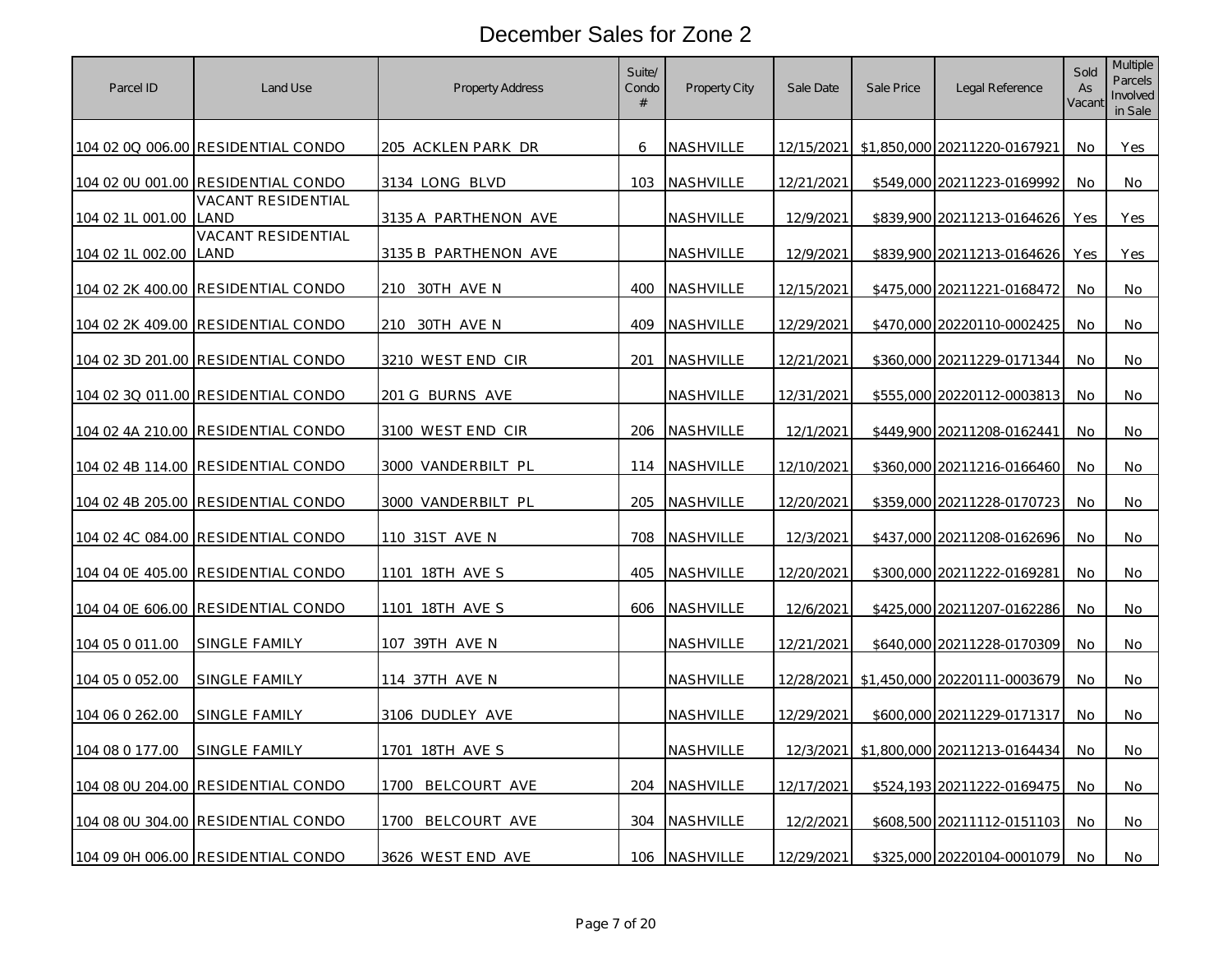| Parcel ID                      | Land Use                           | <b>Property Address</b>  | Suite/<br>Condo<br># | <b>Property City</b> | Sale Date  | Sale Price | Legal Reference              | Sold<br>As<br>Vacant | Multiple<br>Parcels<br>Involved<br>in Sale |
|--------------------------------|------------------------------------|--------------------------|----------------------|----------------------|------------|------------|------------------------------|----------------------|--------------------------------------------|
|                                | 104 09 0H 012.00 RESIDENTIAL CONDO | 3626 WEST END AVE        | 301                  | NASHVILLE            | 12/1/2021  |            | \$505,000 20211209-0163715   | No.                  | No                                         |
| 104 09 0J 101.00               | RESIDENTIAL CONDO                  | 3737 WEST END AVE        | 101                  | NASHVILLE            | 12/20/2021 |            | \$800,000 20211223-0170058   | No.                  | No.                                        |
| 104 10 0 240.00                | SINGLE FAMILY                      | 2803 BLAIR BLVD          |                      | NASHVILLE            | 12/27/2021 |            | \$1,525,000 20211228-0170459 | No                   | No                                         |
| 104 11 0K 001.00               | RESIDENTIAL CONDO                  | 2118 FAIRFAX AVE         | $\mathbf{1}$         | NASHVILLE            | 12/23/2021 |            | \$290,000 20220114-0005772   | No                   | No                                         |
|                                | 104 11 4A 004.00 RESIDENTIAL CONDO | 2001<br>convent pl       | $\overline{4}$       | NASHVILLE            | 12/8/2021  |            | \$950,000 20211213-0164608   | No.                  | No                                         |
| 104 12 0 060.00                | SINGLE FAMILY                      | 2113 FAIRFAX AVE         |                      | NASHVILLE            | 12/28/2021 |            | \$2,500,000 20220103-0000271 | No                   | Yes                                        |
| 104 12 0 061.00                | <u>SINGLE FAMILY</u>               | 2111 FAIRFAX AVE         |                      | <u>NASHVILLE</u>     | 12/28/2021 |            | \$2,500,000 20220103-0000271 | No.                  | Yes                                        |
| 104 13 0A 063.00               | RESIDENTIAL CONDO                  | 401 BOWLING AVE          | 71                   | NASHVILLE            | 12/22/2021 |            | \$497,900 20211229-0171117   | No                   | No                                         |
| 104 13 OF 119.00               | RESIDENTIAL CONDO                  | 119 BRIGHTON CLOSE       |                      | NASHVILLE            | 12/3/2021  |            | \$900,000 20211213-0164472   | No                   | No                                         |
| 104 14 0 004 00                | SINGLE FAMILY                      | 3604 VALLEY VISTA RD     |                      | NASHVILLE            | 12/3/2021  |            | \$580,000 20211206-0161352   | No.                  | No.                                        |
| 104 14 0G 134.00 SINGLE FAMILY |                                    | <u>109 SAVOY CIR</u>     |                      | NASHVILLE            | 12/3/2021  |            | \$1,265,000 20211210-0164223 | No                   | No                                         |
| 104 15 0 161.00                | <u>SINGLE FAMILY</u>               | 2235 BLAIR BLVD          |                      | NASHVILLE            | 12/10/2021 |            | \$675,000 20211215-0165448   | No                   | No                                         |
|                                | 104 16 0D 006.00 RESIDENTIAL CONDO | 1624 LINDEN AVE          |                      | NASHVILLE            | 12/9/2021  |            | \$600,000 20211216-0166530   | No                   | No.                                        |
| 104 16 0E 008.00               | RESIDENTIAL CONDO                  | 2120 BELMONT BLVD        | A8                   | NASHVILLE            | 12/8/2021  |            | \$315,000 20211210-0164031   | No                   | No                                         |
| 105 01 0 122.00                | <b>SINGLE FAMILY</b>               | 1009 VILLA PL            |                      | NASHVILLE            | 12/3/2021  |            | \$1,450,000 20211209-0163290 | No                   | No                                         |
| 105 01 0 596.00                | SINGLE FAMILY                      | <u>113 13TH AVE CIR</u>  |                      | NASHVILLE            | 12/2/2021  |            | \$420,000 20211206-0161612   | No                   | No                                         |
|                                | 105 01 00 002.00 RESIDENTIAL CONDO | 1027 SOUTHSIDE CT        |                      | NASHVILLE            | 12/20/2021 |            | \$1,100,000 20211228-0170274 | No                   | No                                         |
| 105 01 0X 002.00               | RESIDENTIAL CONDO                  | <u>1006 SOUTHSIDE PL</u> |                      | NASHVILLE            | 12/15/2021 |            | \$975,000 20211216-0166239   | No                   | No                                         |
| 105 01 3P 007.00               | RESIDENTIAL CONDO                  | 1037 SOUTHSIDE CT        | 6                    | NASHVILLE            | 12/10/2021 |            | \$983,180 20220104-0000876   | No                   | No                                         |
| 105 01 3P 008.00               | RESIDENTIAL CONDO                  | 1037 SOUTHSIDE CT        | $\mathbf 5$          | NASHVILLE            | 12/3/2021  |            | \$965,000 20211207-0161741   | <b>No</b>            | No                                         |
|                                | 105 01 4A 033.00 RESIDENTIAL CONDO | 1051 ARCHER ST           |                      | NASHVILLE            | 12/10/2021 |            | \$1,295,000 20211220-0167527 | No                   | No                                         |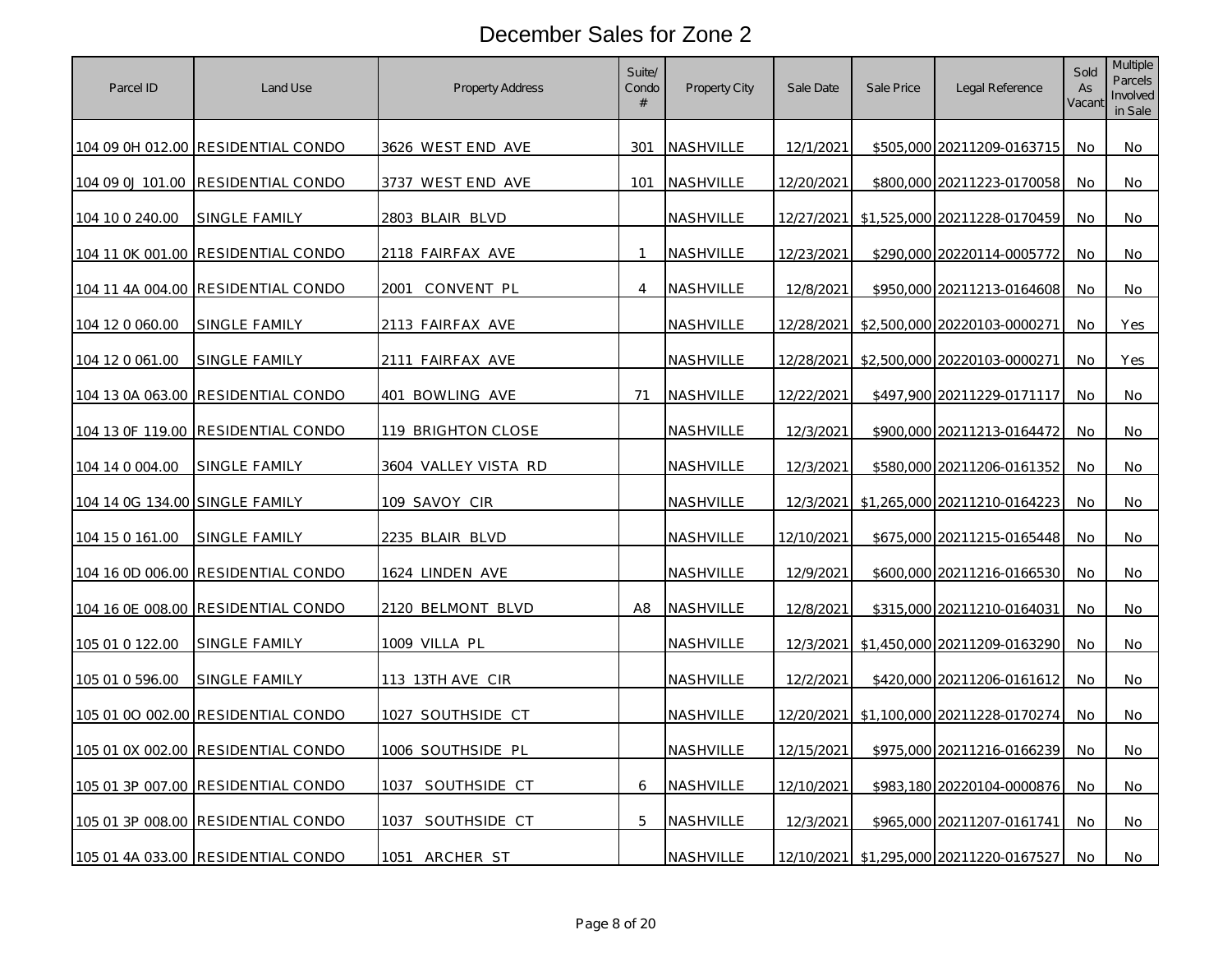| Parcel ID        | Land Use                           | <b>Property Address</b>   | Suite/<br>Condo<br># | Property City    | Sale Date         | Sale Price | Legal Reference              | Sold<br>As<br>Vacant | Multiple<br>Parcels<br>Involved<br>in Sale |
|------------------|------------------------------------|---------------------------|----------------------|------------------|-------------------|------------|------------------------------|----------------------|--------------------------------------------|
|                  | 105 02 1Q 121.00 RESIDENTIAL CONDO | 920 SOUTH ST              | 121                  | <b>NASHVILLE</b> | 12/13/2021        |            | \$500,000 20211216-0166609   | No.                  | No                                         |
|                  | 105 02 1Q 313.00 RESIDENTIAL CONDO | 920 SOUTH ST              | 313                  | NASHVILLE        | 12/16/2021        |            | \$485,000 20211223-0169945   | No.                  | No.                                        |
| 105 05 0 231.00  | TRIPLEX                            | 1101 SUMMIT AVE           |                      | NASHVILLE        | 12/28/2021        |            | \$1,100,000 20220104-0001218 | No                   | Yes                                        |
| 105 05 0Z 016.00 | RESIDENTIAL CONDO                  | 1434 12TH AVE S           |                      | NASHVILLE        | <u>12/10/2021</u> |            | \$810,000 20211215-0165537   | No                   | No                                         |
|                  | 105 05 3F 001.00 RESIDENTIAL CONDO | 1113 A ARGYLE AVE         |                      | NASHVILLE        | 12/3/2021         |            | \$1,335,000 20211216-0166544 | No                   | No                                         |
| 105 05 3F 002.00 | RESIDENTIAL CONDO                  | 1113 B ARGYLE AVE         |                      | NASHVILLE        | 12/3/2021         |            | \$1,335,000 20211209-0163300 | No                   | No                                         |
|                  | 105 05 4H 001.00 RESIDENTIAL CONDO | <u>1001 A SUMMIT AVE</u>  |                      | <u>NASHVILLE</u> | <u>12/14/2021</u> |            | \$701,500 20211221-0168203   | No.                  | No                                         |
|                  | 105 06 00 001.00 RESIDENTIAL CONDO | 757 B LYNWOOD AVE         |                      | NASHVILLE        | 12/1/2021         |            | \$800,000 20211213-0164738   | No                   | No                                         |
|                  | 105 06 00 002.00 RESIDENTIAL CONDO | 757 A LYNWOOD AVE         |                      | NASHVILLE        | 12/1/2021         |            | \$800,000 20211213-0164768   | No                   | No                                         |
| 105 09 0 411 00  | SINGLE FAMILY                      | 932 BENTON AVE            |                      | NASHVILLE        | 12/2/2021         |            | \$885,000 20211207-0162005   | No.                  | No.                                        |
| 105 09 0 458.00  | <u>SINGLE FAMILY</u>               | 1807 HILLSIDE AVE         |                      | <u>NASHVILLE</u> | 12/17/2021        |            | \$605,000 20211221-0168496   | No                   | No                                         |
| 105 09 0J 002.00 | RESIDENTIAL CONDO                  | <u>1306 WEDGEWOOD AVE</u> |                      | NASHVILLE        | 12/1/2021         |            | \$635,000 20211209-0163676   | No                   | No                                         |
| 105 09 0J 004.00 | RESIDENTIAL CONDO                  | 1302 WEDGEWOOD AVE        |                      | NASHVILLE        | 12/1/2021         |            | \$635,000 20211209-0163609   | No                   | No.                                        |
|                  | 105 09 1G 001.00 RESIDENTIAL CONDO | 1720 14TH AVE S           | 5                    | NASHVILLE        | 12/13/2021        |            | \$985,000 20211215-0165626   | No                   | No                                         |
|                  | 105 09 1H 040.00 RESIDENTIAL CONDO | 1900 12TH AVE S           | 317                  | NASHVILLE        | 12/16/2021        |            | \$303,500 20211221-0168252   | No                   | No                                         |
|                  | 105 09 2E 004.00 RESIDENTIAL CONDO | <u>1022 WEDGEWOOD AVE</u> |                      | NASHVILLE        | 12/1/2021         |            | \$980,000 20211213-0164416   | No                   | No                                         |
| 105 09 2E 009.00 | RESIDENTIAL CONDO                  | 1032 WEDGEWOOD AVE        |                      | NASHVILLE        | 12/3/2021         |            | \$865,000 20211209-0163554   | No                   | No                                         |
| 105 10 0A 306.00 | RESIDENTIAL CONDO                  | 2020 BEECH AVE            | C <sub>3</sub>       | NASHVILLE        | 12/8/2021         |            | \$159,900 20211210-0164170   | No                   | No                                         |
|                  | 105 10 0C 208.00 RESIDENTIAL CONDO | 760 WEDGEWOOD PARK        | 208                  | NASHVILLE        | 12/17/2021        |            | \$400,000 20211223-0169602   | No                   | No                                         |
|                  | 105 10 0E 001.00 RESIDENTIAL CONDO | 1709 RIDLEY BLVD          |                      | NASHVILLE        | 12/20/2021        |            | \$1,250,000 20220103-0000756 | <b>No</b>            | Yes                                        |
|                  | 105 10 0E 002.00 RESIDENTIAL CONDO | 1711 RIDLEY BLVD          |                      | NASHVILLE        | 12/20/2021        |            | \$1,250,000 20220103-0000756 | No                   | Yes                                        |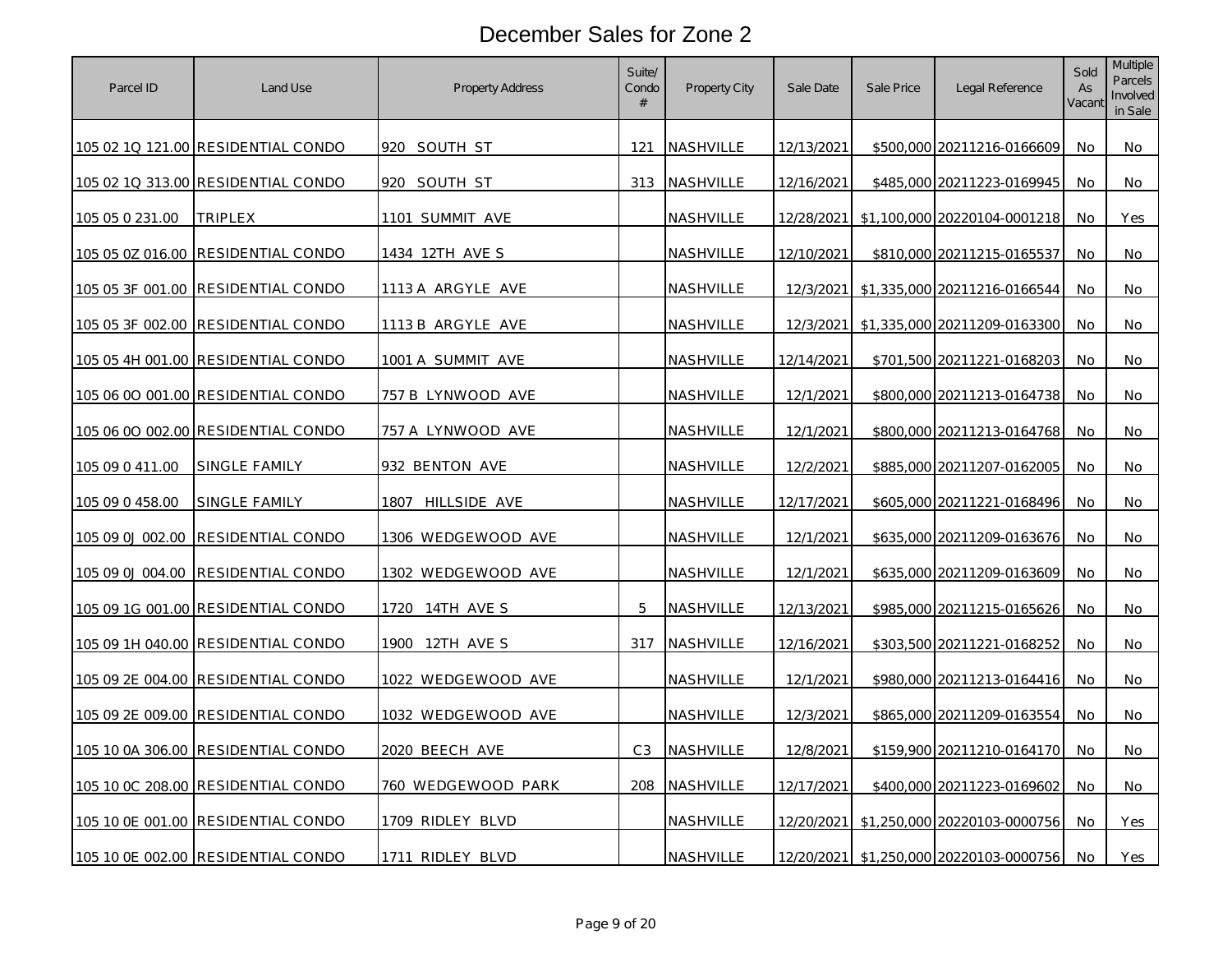| Parcel ID                      | Land Use                           | <b>Property Address</b> | Suite/<br>Condo<br># | Property City    | Sale Date         | Sale Price | Legal Reference              | Sold<br>As<br>Vacant | Multiple<br>Parcels<br>Involved<br>in Sale |
|--------------------------------|------------------------------------|-------------------------|----------------------|------------------|-------------------|------------|------------------------------|----------------------|--------------------------------------------|
| 105 10 0T 008.00               | RESIDENTIAL CONDO                  | 2021<br>BEECH AVE       | 8                    | <b>NASHVILLE</b> | 12/10/2021        |            | \$800,000 20211214-0165041   | No.                  | No                                         |
| 105 13 0 167.00                | SINGLE FAMILY                      | 1014 LAWRENCE AVE       |                      | NASHVILLE        | 12/30/2021        |            | \$700,000 20220111-0031480   | No.                  | No                                         |
| 105 13 0 285.00                | <b>SINGLE FAMILY</b>               | 937 S DOUGLAS AVE       |                      | NASHVILLE        | 12/15/2021        |            | \$810,000 20211222-0169528   | No                   | No                                         |
| 105 13 0 296.00                | SINGLE FAMILY                      | 918 LAWRENCE AVE        |                      | NASHVILLE        | 12/9/2021         |            | \$2,695,000 20211216-0166048 | No                   | No                                         |
| 105 13 0 379.00                | <u>SINGLE FAMILY</u>               | 2308 10TH AVE S         |                      | <u>NASHVILLE</u> | 12/17/2021        |            | \$1,465,000 20211220-0167689 | No                   | No                                         |
| 105 14 0 145.00                | <u>SINGLE FAMILY</u>               | 2215 LINDELL AVE        |                      | <u>NASHVILLE</u> | 12/2/2021         |            | \$561,500 20211208-0162553   | No                   | No                                         |
| 105 14 0 192.00                | SINGLE FAMILY                      | 809 HILLVIEW HTS        |                      | NASHVILLE        | 12/17/2021        |            | \$824,900 20211228-0170388   | <b>No</b>            | No                                         |
|                                | 105 14 0C 133.00 RESIDENTIAL CONDO | <u>2310 ELLIOTT AVE</u> | 133                  | NASHVILLE        | 12/7/2021         |            | \$315,000 20211208-0162754   | No                   | No                                         |
| 105 14 0C 317.00               | RESIDENTIAL CONDO                  | 2310 ELLIOTT AVE        | 317                  | NASHVILLE        | 12/15/2021        |            | \$370,000 20211221-0168388   | No                   | No.                                        |
| 115 00 0 009.00                | SINGLE FAMILY                      | 1008 SALYER DR          |                      | NASHVILLE        | 12/28/2021        |            | \$825,000 20220110-0002444   | No                   | No                                         |
| 115 03 0 001.00                | <u>SINGLE FAMILY</u>               | 828 BELTON DR           |                      | NASHVILLE        | <u>12/28/2021</u> |            | \$925,000 20220103-0000791   | No                   | No                                         |
| 115 06 0 071 00                | <b>SINGLE FAMILY</b>               | 525 CLEMATIS DR         |                      | NASHVILLE        | 12/6/2021         |            | \$700,000 20211209-0163054   | No                   | No                                         |
| 115 11 0 042.00                | SINGLE FAMILY                      | 6338 TORRINGTON RD      |                      | NASHVILLE        | 12/20/2021        |            | \$600,000 20211222-0169016   | No                   | No                                         |
| 115 11 0 097 00                | SINGLE FAMILY                      | 6244 VOSSWOOD DR        |                      | NASHVILLE        | 12/1/2021         |            | \$3,499,900 20211206-0161407 | No                   | No                                         |
| 115 13 0 057.00                | SINGLE FAMILY                      | 758 RODNEY DR           |                      | NASHVILLE        | 12/3/2021         |            | \$850,000 20211206-0161298   | No                   | No                                         |
| 116 03 0B 135.00               | RESIDENTIAL CONDO                  | 4505 HARDING PIKE       | 135                  | NASHVILLE        | 12/16/2021        |            | \$340,000 20220110-0002798   | No                   | No                                         |
| 116 07 0 033.00                | SINGLE FAMILY                      | 110 LYNNWOOD TER        |                      | NASHVILLE        | 12/2/2021         |            | \$2,945,000 20211203-0160549 | No                   | No                                         |
| 116 08 0G 183.00 SINGLE FAMILY |                                    | 183 MOULTRIE PARK       |                      | NASHVILLE        | 12/30/2021        |            | \$990,000 20220111-0003453   | No                   | No                                         |
| 116 08 0J 003.00               | RESIDENTIAL CONDO                  | 227 WOODMONT CIR        |                      | NASHVILLE        | 12/15/2021        |            | \$443,500 20211217-0167096   | No                   | No                                         |
|                                | 116 08 4C 001.00 RESIDENTIAL CONDO | 4005 A WOODMONT BLVD    |                      | NASHVILLE        | 12/27/2021        |            | \$1,000,000 20211228-0170375 | No.                  | No                                         |
| 116 09 0 066.00                | SINGLE FAMILY                      | 5925 LONG MEADOW RD     |                      | NASHVILLE        | 12/7/2021         |            | \$1,675,000 20211213-0164721 | No.                  | No                                         |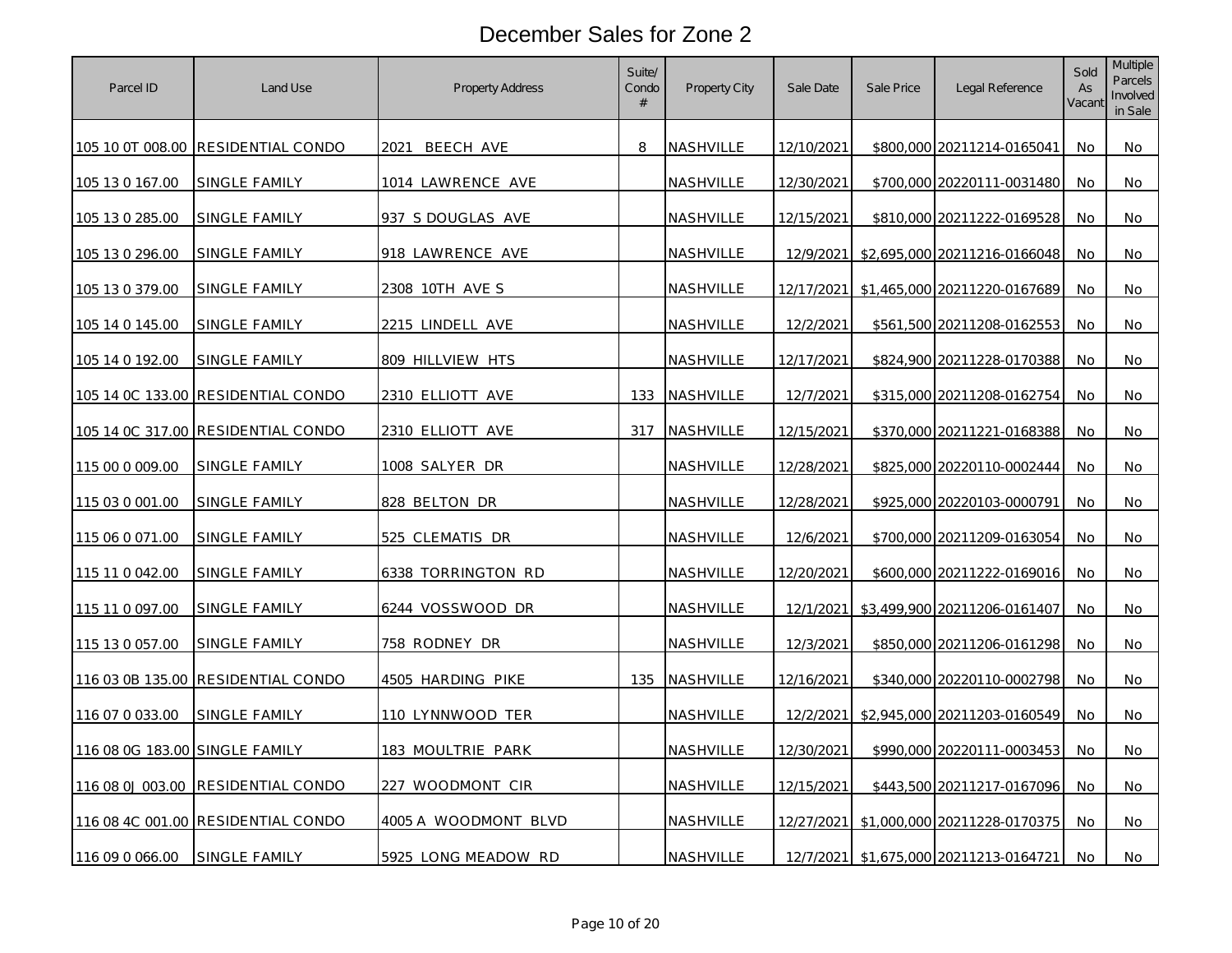| Parcel ID           | Land Use                           | <b>Property Address</b>     | Suite/<br>Condo<br># | Property City    | Sale Date  | Sale Price | Legal Reference              | Sold<br>As<br>Vacant | <b>Multiple</b><br><b>Parcels</b><br>Involved<br>in Sale |
|---------------------|------------------------------------|-----------------------------|----------------------|------------------|------------|------------|------------------------------|----------------------|----------------------------------------------------------|
| 116 10 0 0 2 4 .0 0 | <b>DUPLEX</b>                      | 309 BELLE MEADE BLVD        |                      | <b>NASHVILLE</b> | 12/13/2021 |            | \$2,500,000 20211217-0167339 | No.                  | No                                                       |
| 116 11 0 093.00     | SINGLE FAMILY                      | 319 LYNNWOOD BLVD           |                      | NASHVILLE        | 12/22/2021 |            | \$3,466,750 20220103-0000333 | No.                  | No                                                       |
| 116 12 0 149.00     | SINGLE FAMILY                      | 3804 B ABBOTT MARTIN RD     |                      | NASHVILLE        | 12/22/2021 |            | \$800,000 20211230-0172059   | No                   | No                                                       |
|                     | 116 12 0D 507.00 RESIDENTIAL CONDO | 507 ARMISTEAD PL            |                      | NASHVILLE        | 12/3/2021  |            | \$565,000 20211210-0163881   | No.                  | No                                                       |
| 116 14 0 024.00     | <u>SINGLE FAMILY</u>               | 111 BELLEVUE DR S           |                      | NASHVILLE        | 12/28/2021 |            | \$1,300,000 20220104-0001091 | No                   | No                                                       |
| 116 15 0 052.00     | <u>SINGLE FAMILY</u>               | 4302 GLEN EDEN DR           |                      | NASHVILLE        | 12/15/2021 |            | \$1,800,000 20220111-0003187 | No.                  | No                                                       |
| 117 02 0 006.00     | <b>DUPLEX</b>                      | 2909 COMPTON RD             |                      | NASHVILLE        | 12/1/2021  |            | \$726,000 20211207-0162172   | No.                  | No                                                       |
| 117 02 0 226.00     | <b>DUPLEX</b>                      | 2130 C SHARONDALE DR        |                      | NASHVILLE        | 12/30/2021 |            | \$4,445,000 20220113-0004982 | No                   | Yes                                                      |
| 117 02 0 227.00     | <b>DUPLEX</b>                      | <u>2130 A SHARONDALE DR</u> |                      | NASHVILLE        | 12/30/2021 |            | \$4,445,000 20220113-0004982 | No                   | Yes                                                      |
| 117 03 0 064.00     | <b>DUPLEX</b>                      | 2130 E SHARONDALE DR        |                      | NASHVILLE        | 12/30/2021 |            | \$4,445,000 20220113-0004982 | No                   | Yes                                                      |
| 117 03 0 065.00     | DUPLEX                             | 2128 B SHARONDALE DR        |                      | NASHVILLE        | 12/30/2021 |            | \$4,445,000 20220113-0004982 | No                   | Yes                                                      |
| 117 03 0 096.00     | SINGLE FAMILY                      | 2701 SHARONDALE CT          |                      | NASHVILLE        | 12/7/2021  |            | \$560,000 20211209-0163306   | No                   | No                                                       |
| 117 03 0 138.00     | <b>DUPLEX</b>                      | 2128 A SHARONDALE DR        |                      | NASHVILLE        | 12/30/2021 |            | \$4,445,000 20220113-0004982 | No                   | Yes                                                      |
| 117 03 0 140.00     | <b>DUPLEX</b>                      | 2128 G SHARONDALE DR        |                      | NASHVILLE        | 12/30/2021 |            | \$4,445,000 20220113-0004982 | No                   | Yes                                                      |
| 117 03 0 141.00     | <b>DUPLEX</b>                      | 2128 E SHARONDALE DR        |                      | NASHVILLE        | 12/30/2021 |            | \$4,445,000 20220113-0004982 | No                   | Yes                                                      |
|                     | 117 03 0A 141.00 RESIDENTIAL CONDO | 3000 HILLSBORO PIKE         | 141                  | NASHVILLE        | 12/3/2021  |            | \$296,100 20211209-0163624   | No                   | No                                                       |
|                     | 117 03 0H 206.00 RESIDENTIAL CONDO | 2600 HILLSBORO PIKE         | 206                  | NASHVILLE        | 12/16/2021 |            | \$423,500 20211220-0168029   | No                   | No                                                       |
|                     | 117 03 0H 341.00 RESIDENTIAL CONDO | 2600 HILLSBORO PIKE         | 341                  | NASHVILLE        | 12/9/2021  |            | \$405,000 20220121-0008063   | No.                  | No                                                       |
|                     | 117 04 3B 001.00 RESIDENTIAL CONDO | PRIMROSE AVE<br>1829.       |                      | NASHVILLE        | 12/30/2021 |            | \$1,000,000 20220111-0003427 | No                   | No                                                       |
| 117 07 0 120.00     | SINGLE FAMILY                      | 3410 HOPKINS ST             |                      | NASHVILLE        | 12/21/2021 |            | \$1,100,000 20211228-0170618 | No                   | No                                                       |
|                     | 117 07 0J 008.00 RESIDENTIAL CONDO | 2029 LOMBARDY AVE           |                      | NASHVILLE        | 12/7/2021  |            | \$450,000 20211208-0162657   | No.                  | No                                                       |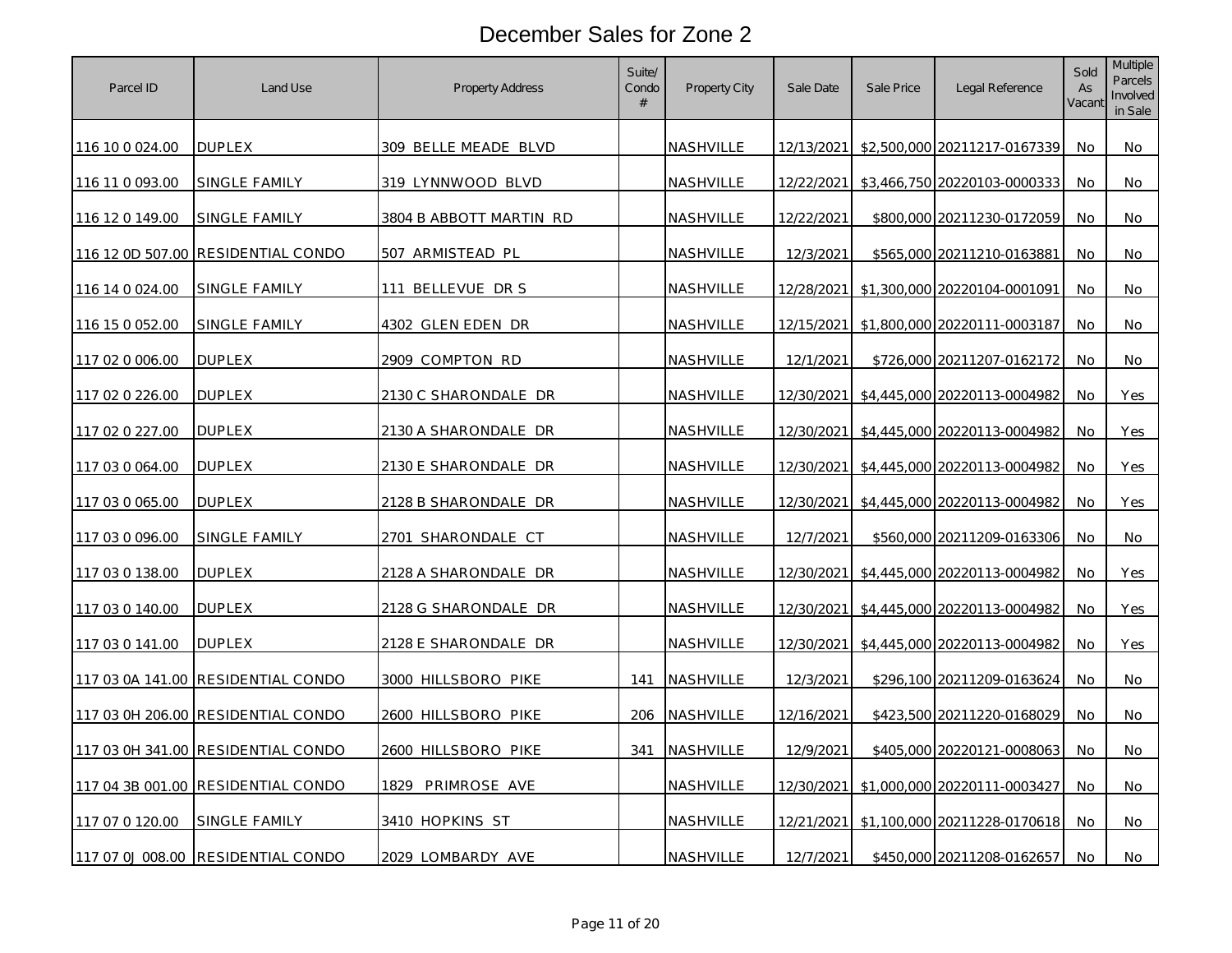| Parcel ID                      | Land Use                           | Property Address          | Suite/<br>Condo<br># | <b>Property City</b> | Sale Date  | Sale Price | Legal Reference              | Sold<br>As<br>Vacant | <b>Multiple</b><br><b>Parcels</b><br>Involved<br>in Sale |
|--------------------------------|------------------------------------|---------------------------|----------------------|----------------------|------------|------------|------------------------------|----------------------|----------------------------------------------------------|
|                                | 117 07 0K 005.00 RESIDENTIAL CONDO | 3309 GOLF CLUB LN         |                      | NASHVILLE            | 12/10/2021 |            | \$375,000 20211216-0166403   | No.                  | No                                                       |
|                                | 117 07 0K 025.00 RESIDENTIAL CONDO | 3349 GOLF CLUB LN         |                      | NASHVILLE            | 12/14/2021 |            | \$365,000 20211216-0166726   | No                   | No                                                       |
| 117 08 0 080.00                | <b>SINGLE FAMILY</b>               | 1622 STOKES LN            |                      | NASHVILLE            | 12/2/2021  |            | \$1,450,000 20211207-0162368 | No                   | No                                                       |
| 117 08 0 166.00                | SINGLE FAMILY                      | 1302 CLAYTON AVE          |                      | NASHVILLE            | 12/8/2021  |            | \$1,150,000 20211209-0163448 | No.                  | No                                                       |
| 117 09 0 124.00                | SINGLE FAMILY                      | 3704 SYCAMORE LN          |                      | NASHVILLE            | 12/17/2021 |            | \$1,450,000 20211222-0169291 | No                   | No                                                       |
| 117 10 0 067.00                | SINGLE FAMILY                      | VALLEY BROOK RD<br>2321   |                      | <u>NASHVILLE</u>     | 12/21/2021 |            | \$1,175,000 20211222-0169267 | No.                  | No                                                       |
|                                | 117 11 0A 014.00 RESIDENTIAL CONDO | 2097 GRAYBAR LN           | A-4                  | NASHVILLE            | 12/31/2021 |            | \$179,000 20220119-0007384   | No.                  | No                                                       |
|                                | 117 11 0B 109.00 RESIDENTIAL CONDO | 3600 HILLSBORO PIKE       |                      | G-13 NASHVILLE       | 12/10/2021 |            | \$166,500 20211216-0166613   | No                   | No                                                       |
| 117 11 0B 119.00               | <b>RESIDENTIAL CONDO</b>           | 3600 HILLSBORO PIKE       | $H - 7$              | NASHVILLE            | 12/15/2021 |            | \$165,000 20211230-0171575   | No                   | No                                                       |
| 117 11 0J 113.00               | RESIDENTIAL CONDO                  | 2025 WOODMONT BLVD        | 113                  | NASHVILLE            | 12/8/2021  |            | \$375,000 20211215-0165610   | No                   | No                                                       |
| 117 11 0J 234.00               | RESIDENTIAL CONDO                  | <u>2025 WOODMONT BLVD</u> | 234                  | <b>NASHVILLE</b>     | 12/10/2021 |            | \$265,000 20211221-0168385   | No                   | No                                                       |
| 117 11 0J 337.00               | RESIDENTIAL CONDO                  | 2025 WOODMONT BLVD        | 337                  | NASHVILLE            | 12/10/2021 |            | \$210,000 20211215-0165492   | No                   | No                                                       |
| 117 11 0R 027.00 LAND          | <b>VACANT RESIDENTIAL</b>          | 4033 GRAYBAR CT           |                      | NASHVILLE            | 12/16/2021 |            | \$600,000 20211217-0167122   | Yes                  | No                                                       |
| 117 12 0 004.00                | SINGLE FAMILY                      | 3503 RICHARDS ST          |                      | NASHVILLE            | 12/30/2021 |            | \$1,775,000 20220103-0000425 | No                   | No                                                       |
| 117 13 0 070.00                | SINGLE FAMILY                      | 2823 SUGARTREE RD         |                      | NASHVILLE            | 12/17/2021 |            | \$975,000 20211222-0169515   | No                   | No                                                       |
| 117 15 0 112.00                | SINGLE FAMILY                      | 1634 SOBSERVATORY DR      |                      | NASHVILLE            | 12/22/2021 |            | \$1,600,000 20211223-0169796 | No                   | No                                                       |
| 117 15 0 173.00                | SINGLE FAMILY                      | 1604 OBSERVATORY CT       |                      | NASHVILLE            | 12/10/2021 |            | \$1,034,561 20211215-0165522 | No                   | No                                                       |
|                                | 117 15 0A 111.00 RESIDENTIAL CONDO | 1900 RICHARD JONES RD     | $E-3$                | NASHVILLE            | 12/21/2021 |            | \$285,000 20211230-0172035   | No.                  | No                                                       |
| 117 15 OT 001.00               | RESIDENTIAL CONDO                  | 1735 HILLMONT DR          |                      | NASHVILLE            | 12/17/2021 |            | \$1,587,500 20211222-0169248 | No                   | No.                                                      |
| 117 15 0X 013.00 SINGLE FAMILY |                                    | 1719 GLEN ECHO RD         |                      | NASHVILLE            | 12/13/2021 |            | \$1,651,000 20211214-0165301 | No                   | No                                                       |
| 117 16 0 040.00                | <b>SINGLE FAMILY</b>               | 1312 GRANDVIEW DR         |                      | NASHVILLE            | 12/15/2021 |            | \$1,060,000 20211220-0168089 | No.                  | No                                                       |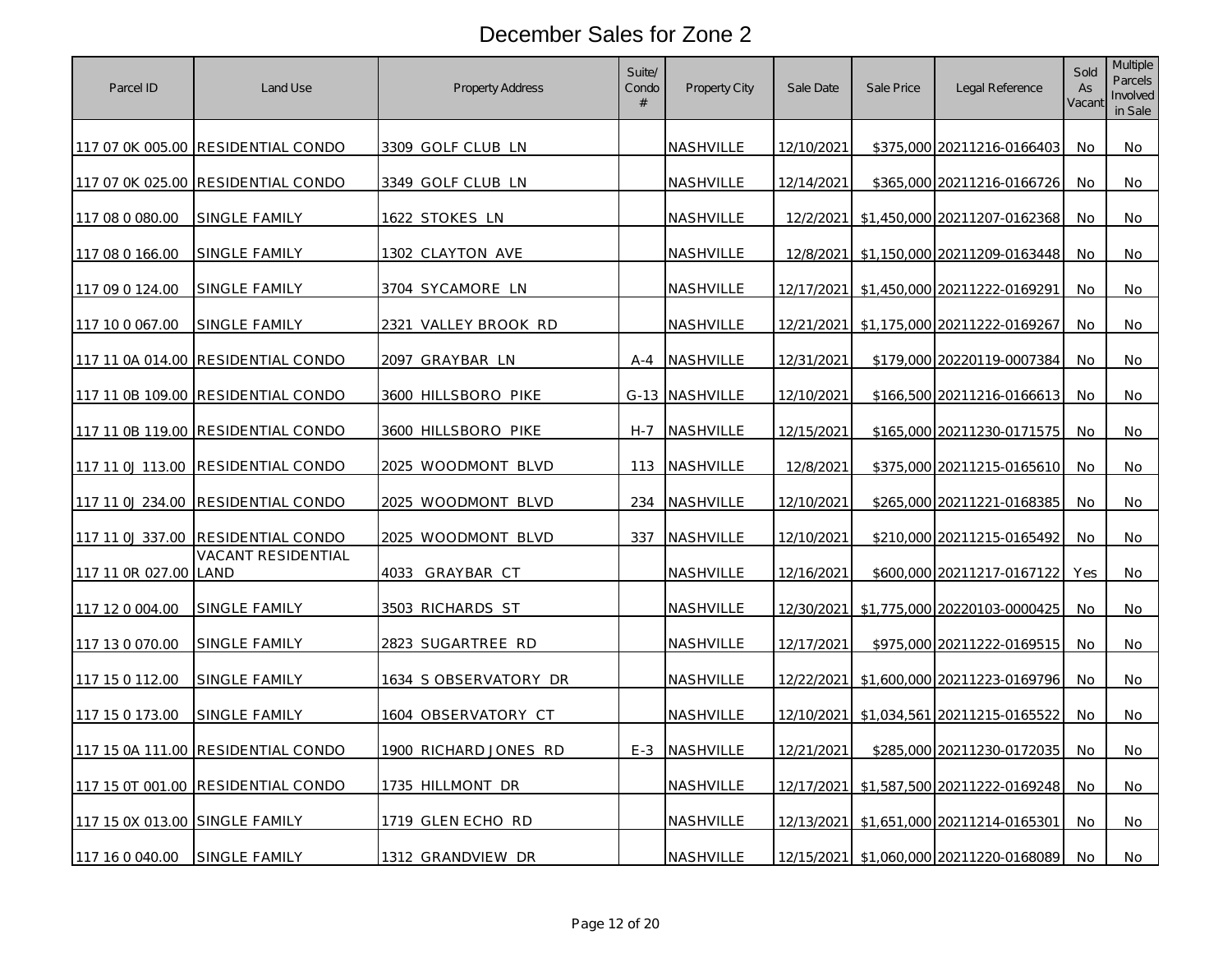| Parcel ID        | Land Use                           | Property Address        | Suite/<br>Condo<br># | Property City    | Sale Date         | Sale Price | Legal Reference              | Sold<br>As<br>Vacant | <b>Multiple</b><br><b>Parcels</b><br>Involved<br>in Sale |
|------------------|------------------------------------|-------------------------|----------------------|------------------|-------------------|------------|------------------------------|----------------------|----------------------------------------------------------|
| 118 01 0 201.00  | <b>SINGLE FAMILY</b>               | 1004 MONTROSE AVE       |                      | NASHVILLE        | 12/10/2021        |            | \$900,000 20211214-0165250   | No.                  | No                                                       |
| 118 01 0 212.00  | PARKING LOT                        | 1001 MONTROSE AVE       |                      | NASHVILLE        | 12/29/2021        |            | \$3,500,000 20220111-0003722 | No.                  | Yes                                                      |
| 118 01 0 472.00  | SINGLE FAMILY                      | 914 KIRKWOOD AVE        |                      | NASHVILLE        | 12/2/2021         |            | \$1,150,000 20211220-0167827 | No                   | No                                                       |
| 118 01 21 002.00 | RESIDENTIAL CONDO                  | 2602.<br>10TH AVE S     |                      | NASHVILLE        | 12/16/2021        |            | \$899,900 20211222-0169236   | No.                  | No                                                       |
| 118 02 0 008.01  | <b>SINGLE FAMILY</b>               | 2609 W KIRKWOOD AVE     |                      | NASHVILLE        | 12/3/2021         |            | \$781,250 20211214-0165101   | No                   | No                                                       |
|                  | 118 02 1K 214.00 RESIDENTIAL CONDO | 2407<br>8TH AVE S       | 214                  | NASHVILLE        | 12/16/2021        |            | \$854,900 20211222-0169289   | No.                  | No                                                       |
| 118 10 0 064.00  | SINGLE FAMILY                      | 3407 SPRINGBROOK DR     |                      | NASHVILLE        | 12/6/2021         |            | \$510,000 20211210-0163941   | No.                  | No                                                       |
| 118 10 0 124.00  | <b>SINGLE FAMILY</b>               | 3400 WOODHAVEN RD       |                      | NASHVILLE        | 12/1/2021         |            | \$543,000 20211207-0162167   | No                   | No                                                       |
| 118 10 0 143.00  | <b>SINGLE FAMILY</b>               | 3452 CRESTRIDGE DR      |                      | NASHVILLE        | 12/21/2021        |            | \$815,000 20220111-0003577   | No.                  | No                                                       |
| 118 13 0 057.00  | SINGLE FAMILY                      | 1004 CALDWELL LN        |                      | NASHVILLE        | 12/9/2021         |            | \$730,000 20211214-0165295   | No                   | No                                                       |
| 118 13 0 063.00  | <u>SINGLE FAMILY</u>               | 1016 CALDWELL LN        |                      | <u>NASHVILLE</u> | <u>12/16/2021</u> |            | \$735,000 20211217-0167311   | No                   | No                                                       |
| 118 13 0 092.00  | <b>SINGLE FAMILY</b>               | 3609 DOGE PL            |                      | NASHVILLE        | 12/7/2021         |            | \$505,000 20211214-0165269   | No                   | No                                                       |
| 118 13 0 094.00  | SINGLE FAMILY                      | 3613 DOGE PL            |                      | NASHVILLE        | 12/15/2021        |            | \$525,000 20211216-0166382   | No                   | No                                                       |
| 118 13 0 121.00  | SINGLE FAMILY                      | 3629 GENERAL BATE DR    |                      | NASHVILLE        | 12/6/2021         |            | \$1,950,000 20211209-0163393 | No                   | No                                                       |
| 118 13 0 238.00  | SINGLE FAMILY                      | 954 EVANS RD            |                      | NASHVILLE        | 12/17/2021        |            | \$925,000 20211223-0169893   | No                   | No                                                       |
| 118 13 0 239.00  | SINGLE FAMILY                      | 950 EVANS RD            |                      | NASHVILLE        | 12/9/2021         |            | \$1,100,000 20211215-0165922 | No                   | No                                                       |
| 118 14 0 055.00  | SINGLE FAMILY                      | 3507 RAINBOW PL         |                      | NASHVILLE        | 12/14/2021        |            | \$865,000 20211217-0167112   | No                   | No                                                       |
| 118 14 0 129.00  | SINGLE FAMILY                      | 3513 PLEASANT VALLEY RD |                      | NASHVILLE        | 12/27/2021        |            | \$700,000 20211230-0171777   | No.                  | No                                                       |
| 128 10 0 161.00  | SINGLE FAMILY                      | 237 COLT DR             |                      | NASHVILLE        | 12/7/2021         |            | \$292,000 20211210-0164034   | No                   | No                                                       |
| 128 10 0 162.00  | SINGLE FAMILY                      | 235 COLT DR             |                      | NASHVILLE        | 12/20/2021        |            | \$321,000 20211222-0169143   | No.                  | No                                                       |
| 128 10 0 209.00  | ZERO LOT LINE                      | 8111 STACY SQUARE CT    |                      | NASHVILLE        | 12/10/2021        |            | \$225,000 20211118-0153433   | No.                  | No                                                       |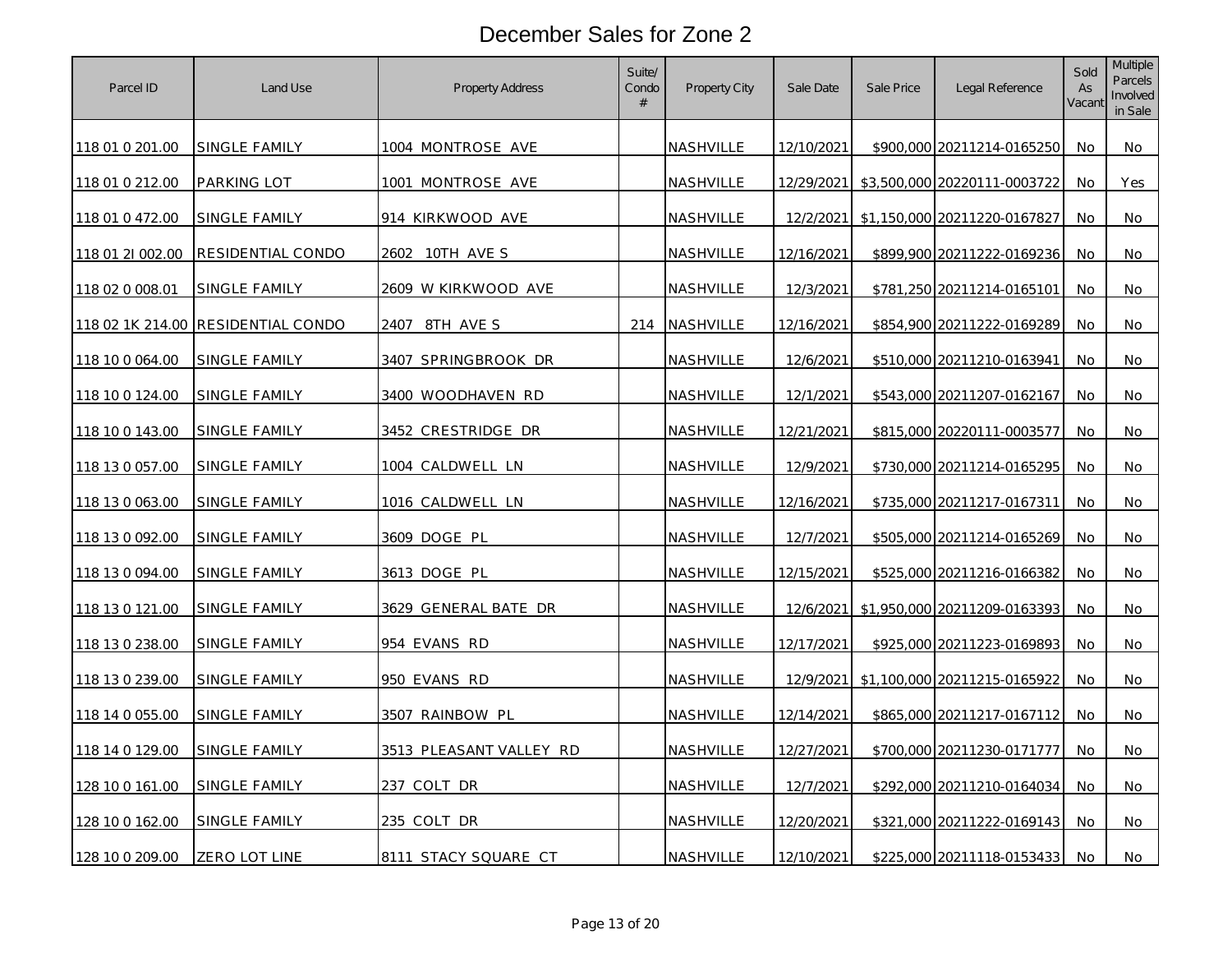| Parcel ID        | Land Use                           | <b>Property Address</b> | Suite/<br>Condo<br># | Property City    | Sale Date         | Sale Price | Legal Reference              | Sold<br>As<br>Vacant | <b>Multiple</b><br><b>Parcels</b><br>Involved<br>in Sale |
|------------------|------------------------------------|-------------------------|----------------------|------------------|-------------------|------------|------------------------------|----------------------|----------------------------------------------------------|
| 128 11 0 009.00  | SINGLE FAMILY                      | 532 HOLT VALLEY RD      |                      | <b>NASHVILLE</b> | 12/16/2021        |            | \$440,000 20220103-0000317   | No.                  | No                                                       |
|                  | 128 12 0A 067.00 RESIDENTIAL CONDO | 320 OLD HICKORY BLVD    |                      | 1210 NASHVILLE   | 12/15/2021        |            | \$398,000 20211221-0168476   | No.                  | No                                                       |
|                  | 128 12 0C 043.00 RESIDENTIAL CONDO | 1135 WOODBURY FALLS CT  |                      | NASHVILLE        | 12/2/2021         |            | \$370,000 20211229-0171202   | No                   | No                                                       |
|                  | 128 12 0C 052.00 RESIDENTIAL CONDO | 1117 WOODBURY FALLS CT  |                      | NASHVILLE        | 12/17/2021        |            | \$375,500 20211229-0171234   | No.                  | No                                                       |
|                  | 128 12 0C 089.00 RESIDENTIAL CONDO | 1055 WOODBURY FALLS DR  |                      | NASHVILLE        | 12/8/2021         |            | \$360,000 20211222-0169331   | No                   | No                                                       |
|                  | 128 13 0A 232.00 RESIDENTIAL CONDO | 232 WESTFIELD DR        |                      | <u>NASHVILLE</u> | 12/21/2021        |            | \$230,000 20211229-0171025   | No.                  | No                                                       |
|                  | 128 13 0A 404.00 RESIDENTIAL CONDO | 404 WESTFIELD DR        |                      | NASHVILLE        | 12/10/2021        |            | \$300,000 20211221-0168282   | <b>No</b>            | No                                                       |
| 128 14 0 100.00  | SINGLE FAMILY                      | 7985 SAWYER BROWN RD    |                      | NASHVILLE        | 12/27/2021        |            | \$345,000 20220105-0001607   | No                   | No                                                       |
| 128 15 0B 301.00 | <b>RESIDENTIAL CONDO</b>           | 301 POST CREEK RD       |                      | NASHVILLE        | 12/3/2021         |            | \$251,000 20211206-0161291   | No.                  | No                                                       |
|                  | 128 15 0B 310.00 RESIDENTIAL CONDO | 310 POST CREEK RD       |                      | NASHVILLE        | 12/14/2021        |            | \$250,000 20220118-0006707   | No                   | No                                                       |
| 128 15 0B 409.00 | <b>RESIDENTIAL CONDO</b>           | 409 POST CREEK RD       |                      | <u>NASHVILLE</u> | <u>12/16/2021</u> |            | \$235,000 20211222-0168969   | No                   | No                                                       |
| 128 15 0C 097.00 | VACANT RESIDENTIAL<br>LAND         | 724 SUMMIT OAKS CT      |                      | NASHVILLE        | 12/29/2021        |            | \$105,000 20220112-0003853   | Yes                  | No                                                       |
| 128 15 0C 098.00 | VACANT RESIDENTIAL<br>LAND         | 720 SUMMIT OAKS CT      |                      | NASHVILLE        | 12/29/2021        |            | \$105,000 20220112-0003859   | Yes                  | No                                                       |
| 128 15 0C 099.00 | VACANT RESIDENTIAL<br>LAND         | 716 SUMMIT OAKS CT      |                      | <b>NASHVILLE</b> | 12/29/2021        |            | \$105,000 20220112-0003865   | Yes                  | No                                                       |
| 128 15 0C 100.00 | VACANT RESIDENTIAL<br>LAND         | 712 SUMMIT OAKS CT      |                      | NASHVILLE        | 12/29/2021        |            | \$105,000 20220112-0003875   | Yes                  | No                                                       |
| 129 03 0 004.00  | SINGLE FAMILY                      | 225 ROBIN HILL RD       |                      | NASHVILLE        | 12/21/2021        |            | \$1,150,000 20211229-0171046 | No                   | No                                                       |
| 129 03 0 024.00  | SINGLE FAMILY                      | 6324 E VALLEY RD        |                      | NASHVILLE        | 12/17/2021        |            | \$1,400,000 20211228-0170253 | No.                  | No                                                       |
| 129 06 0 031 00  | <b>VACANT RESIDENTIAL</b><br>_AND  | ELLWOOD CT<br>6601      |                      | NASHVILLE        | 12/14/2021        |            | \$225,000 20211221-0168462   | Yes                  | No                                                       |
| 129 10 0 035.00  | SINGLE FAMILY                      | 6600 ELLESMERE RD       |                      | NASHVILLE        | 12/6/2021         |            | \$550,000 20211208-0162646   | No                   | No.                                                      |
| 129 10 0 036.00  | <b>VACANT RESIDENTIAL</b><br>LAND  | 0 ELLESMERE RD          |                      | NASHVILLE        | 12/6/2021         |            | \$450,000 20211208-0162640   | Yes                  | No                                                       |
| 129 10 0 071.00  | SINGLE FAMILY                      | 6694 CLEARBROOK DR      |                      | NASHVILLE        | 12/15/2021        |            | \$785,000 20211222-0168822   | No.                  | No                                                       |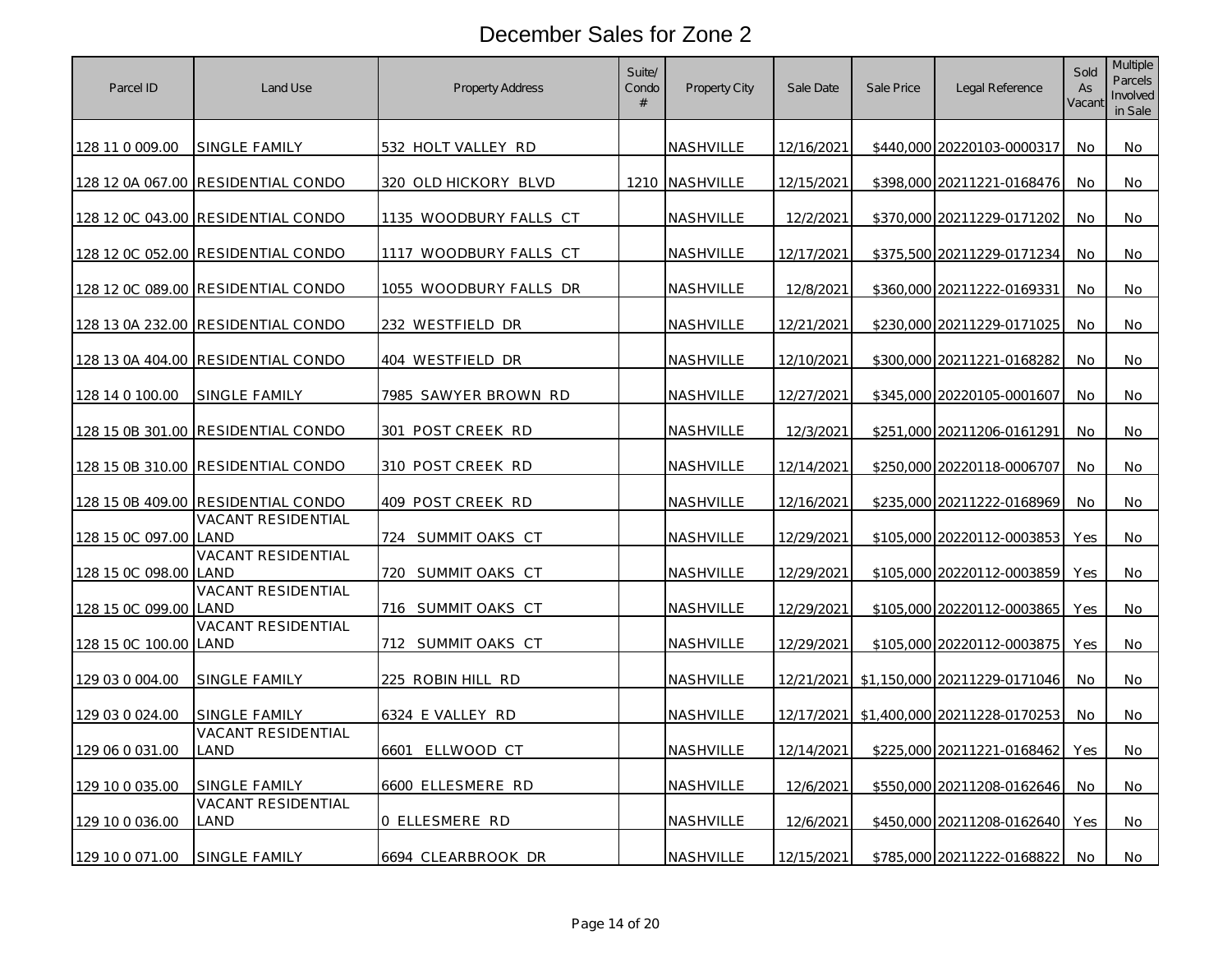| Parcel ID                      | Land Use                           | <b>Property Address</b> | Suite/<br>Condo<br># | Property City    | Sale Date         | Sale Price | Legal Reference              | Sold<br>As<br>Vacant | Multiple<br>Parcels<br>Involved<br>in Sale |
|--------------------------------|------------------------------------|-------------------------|----------------------|------------------|-------------------|------------|------------------------------|----------------------|--------------------------------------------|
| 129 11 0 035.00                | <u>SINGLE FAMILY</u>               | 6336 PERCY DR           |                      | NASHVILLE        | 12/28/2021        |            | \$465,000 20220104-0001487   | No.                  | No                                         |
|                                | 129 11 0A 241.00 RESIDENTIAL CONDO | 241 CANA CIR            |                      | NASHVILLE        | 12/30/2021        |            | \$430,000 20220104-0001068   | No.                  | No.                                        |
|                                | 129 15 0A 004.00 RESIDENTIAL CONDO | 21 VAUGHNS GAP RD       | $\overline{4}$       | NASHVILLE        | 12/10/2021        |            | \$300,000 20211220-0167684   | No                   | No                                         |
|                                | 129 15 0A 057.00 RESIDENTIAL CONDO | 21 VAUGHNS GAP RD       | 57                   | NASHVILLE        | 12/17/2021        |            | \$239,000 20211230-0172055   | No                   | No                                         |
|                                | 129 15 0A 091.00 RESIDENTIAL CONDO | 21 VAUGHNS GAP RD       | 91                   | NASHVILLE        | 12/1/2021         |            | \$279,000 20211206-0161254   | No                   | No                                         |
|                                | 129 15 0A 146.00 RESIDENTIAL CONDO | 21 VAUGHNS GAP RD       | 146                  | NASHVILLE        | 12/20/2021        |            | \$132,500 20211220-0167949   | No                   | No                                         |
| 130 11 0 123.00                | <u>SINGLE FAMILY</u>               | 4503 WAYLAND DR         |                      | <u>NASHVILLE</u> | <u>12/16/2021</u> |            | \$987,500 20211221-0168461   | No.                  | No                                         |
| 130 12 0 022.00                | SINGLE FAMILY                      | 4421 ALCOTT DR          |                      | NASHVILLE        | 12/27/2021        |            | \$1,046,000 20220104-0000925 | No                   | No                                         |
| 130 12 0A 014.00 SINGLE FAMILY |                                    | 24 NORTHUMBERLAND       |                      | NASHVILLE        | 12/22/2021        |            | \$2,000,000 20211228-0170582 | No                   | No                                         |
| 130 12 0A 015.00 SINGLE FAMILY |                                    | 28 NORTHUMBERLAND       |                      | NASHVILLE        | 12/15/2021        |            | \$3,715,000 20211223-0169549 | No.                  | No.                                        |
|                                | 131 01 0D 072.00 RESIDENTIAL CONDO | 5025 HILLSBORO PIKE     | $11-D$               | NASHVILLE        | 12/15/2021        |            | \$233,000 20211220-0167984   | No                   | No                                         |
|                                | 131 01 0D 234.00 RESIDENTIAL CONDO | 5025 HILLSBORO PIKE     |                      | 24-R NASHVILLE   | 12/30/2021        |            | \$216,500 20220103-0000427   | No                   | No                                         |
|                                | 131 01 2B 008.00 RESIDENTIAL CONDO | 520 HOBBS CREEK DR      |                      | NASHVILLE        | 12/30/2021        |            | \$1,350,000 20220111-0003257 | No                   | No.                                        |
| 131 02 21 002.00               | RESIDENTIAL CONDO                  | 1925 KIMBARK DR         |                      | NASHVILLE        | 12/22/2021        |            | \$1,150,000 20211223-0169984 | No                   | No                                         |
| 131 03 0 010.00                | SINGLE FAMILY                      | 1818 WARFIELD DR        |                      | NASHVILLE        | 12/3/2021         |            | \$511,317 20211207-0161997   | No                   | No                                         |
| 131 03 0 058.00                | SINGLE FAMILY                      | <u>2000 OVERHILL DR</u> |                      | NASHVILLE        | 12/15/2021        |            | \$1,050,000 20211229-0170908 | No.                  | No                                         |
| 131 03 0 112.00                | <b>SINGLE FAMILY</b>               | 1709 BONNER AVE         |                      | NASHVILLE        | 12/23/2021        |            | \$1,050,000 20211230-0171806 | No                   | No                                         |
| 131 03 0 167.00                | <u>SINGLE FAMILY</u>               | 4208 LONE OAK RD        |                      | <u>NASHVILLE</u> | <u>12/10/2021</u> |            | \$810,000 20211223-0169564   | No                   | No                                         |
| 131 03 0B 184.00               | RESIDENTIAL CONDO                  | 4400 BELMONT PARK TER   | 184                  | NASHVILLE        | 12/28/2021        |            | \$460,000 20211229-0171223   | No                   | No                                         |
| 131 03 11 002.00               | RESIDENTIAL CONDO                  | 1803 KIMBARK DR         |                      | NASHVILLE        | 12/2/2021         |            | \$1,550,000 20211207-0161887 | <b>No</b>            | No                                         |
|                                | 131 03 3G 001.00 RESIDENTIAL CONDO | 4208 LONE OAK RD        |                      | NASHVILLE        | 12/10/2021        |            | \$810,000 20211223-0169564   | No                   | Yes                                        |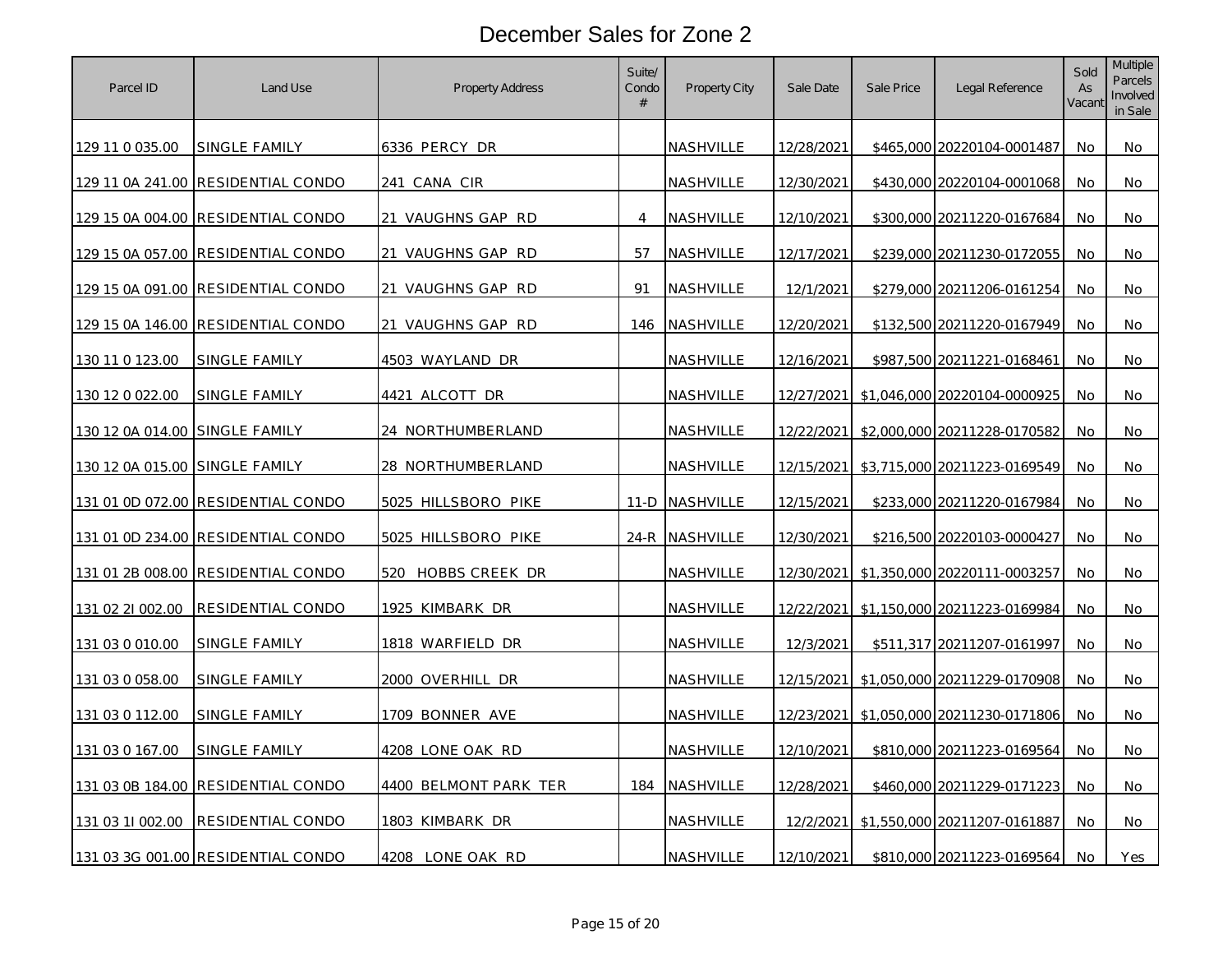| Parcel ID                      | Land Use                   | <b>Property Address</b> | Suite/<br>Condo<br># | Property City    | Sale Date  | Sale Price | Legal Reference                         | Sold<br>As<br>Vacant | Multiple<br>Parcels<br>Involved<br>in Sale |
|--------------------------------|----------------------------|-------------------------|----------------------|------------------|------------|------------|-----------------------------------------|----------------------|--------------------------------------------|
| 131 03 3G 002.00 LAND          | VACANT RESIDENTIAL         | 1726 WARFIELD DR        |                      | NASHVILLE        | 12/10/2021 |            | \$810,000 20211223-0169564              | No                   | Yes                                        |
| 131 05 0 001.00                | SINGLE FAMILY              | 4300 LINDAWOOD DR       |                      | NASHVILLE        | 12/30/2021 |            | \$1,325,000 20220103-0000413            | No                   | No                                         |
| 131 05 0A 108.00               | <b>RESIDENTIAL CONDO</b>   | 108 JEFFERSON SQ        |                      | <b>NASHVILLE</b> | 12/15/2021 |            | \$490,000 20211222-0168826              | No                   | No                                         |
| 131 05 0A 172.00               | RESIDENTIAL CONDO          | 172 JEFFERSON SQ        |                      | NASHVILLE        | 12/17/2021 |            | \$476,000 20211223-0169592              | No                   | No                                         |
| 131 06 0C 002.00 SINGLE FAMILY |                            | 807 HUNTINGTON CIR      |                      | NASHVILLE        | 12/1/2021  |            | \$675,000 20211203-0160651              | No.                  | No.                                        |
| 131 06 0C 070.00               | SINGLE FAMILY              | 68 RAVENWOOD HILLS CIR  |                      | NASHVILLE        | 12/1/2021  |            | \$717,000 20211203-0160902              | No                   | No                                         |
| 131 06 0E 217.00               | <b>RESIDENTIAL CONDO</b>   | <u>217 boxmere pl</u>   |                      | <u>NASHVILLE</u> | 12/15/2021 |            | \$345,000 20211216-0166445              | No                   | No                                         |
| 131 06 0Z 001.00               | RESIDENTIAL CONDO          | 4207 A HOOD AVE         |                      | NASHVILLE        | 12/2/2021  |            | \$1,425,000 20211208-0162781            | No                   | No                                         |
| 131 06 0Z 002.00               | RESIDENTIAL CONDO          | 4207 B HOOD AVE         |                      | NASHVILLE        | 12/15/2021 |            | \$1,421,900 20211217-0167237            | No                   | No                                         |
| 131 07 0 063.00                | SINGLE FAMILY              | 4411 HUNT PL            |                      | NASHVILLE        | 12/17/2021 |            | \$700,000 20211228-0170660              | No                   | No                                         |
| 131 07 0 131 00                | SINGLE FAMILY              | 4502 BELMONT PARK TER   |                      | <u>NASHVILLE</u> | 12/17/2021 |            | \$730,000 20211220-0167544              | No                   | No                                         |
| 131 08 0Y 002.00               | RESIDENTIAL CONDO          | 4406 FARRISWOOD DR      |                      | NASHVILLE        | 12/3/2021  |            | \$1,555,000 20211207-0162303            | No                   | No                                         |
| 131 12 0 061.00                | SINGLE FAMILY              | 1116 BATTERY LN         |                      | NASHVILLE        | 12/10/2021 |            | \$975,000 20211213-0164613              | No                   | No                                         |
| 131 13 0 025.00                | SINGLE FAMILY              | 5336 STANFORD DR        |                      | NASHVILLE        |            |            | 12/31/2021 \$1,150,000 20220111-0003728 | No                   | No                                         |
| 131 14 0 039.00                | VACANT RESIDENTIAL<br>land | 4640 CHALMERS DR        |                      | NASHVILLE        | 12/23/2021 |            | \$948,158 20220105-0002236              | <b>Yes</b>           | No                                         |
| 131 16 0 037.00                | SINGLE FAMILY              | 1015 STONEWALL DR       |                      | NASHVILLE        |            |            | 12/8/2021 \$2,089,500 20211210-0164072  | No                   | No                                         |
| 132 01 0 021.00                | SINGLE FAMILY              | 1023 WOODVALE DR        |                      | NASHVILLE        | 12/3/2021  |            | \$750,000 20211207-0162282              | No                   | No                                         |
| 132 01 0A 014.00               | SINGLE FAMILY              | 1028 ST ANDREWS PL      |                      | NASHVILLE        | 12/3/2021  |            | \$662,500 20211209-0163588              | No                   | No                                         |
| 132 01 0Z 002.00               | RESIDENTIAL CONDO          | 4018 B LEALAND LN       |                      | NASHVILLE        | 12/29/2021 |            | \$1,850,000 20220110-0002554            | No                   | No.                                        |
| 132 02 0 062.00                | SINGLE FAMILY              | 4005 FRANKLIN PIKE      |                      | NASHVILLE        | 12/22/2021 |            | \$3,000,000 20211223-0169659            | No                   | No                                         |
| 132 05 0 147.00                | SINGLE FAMILY              | 866 GLENDALE LN         |                      | NASHVILLE        | 12/1/2021  |            | \$3,060,000 20211208-0162477            | No                   | No                                         |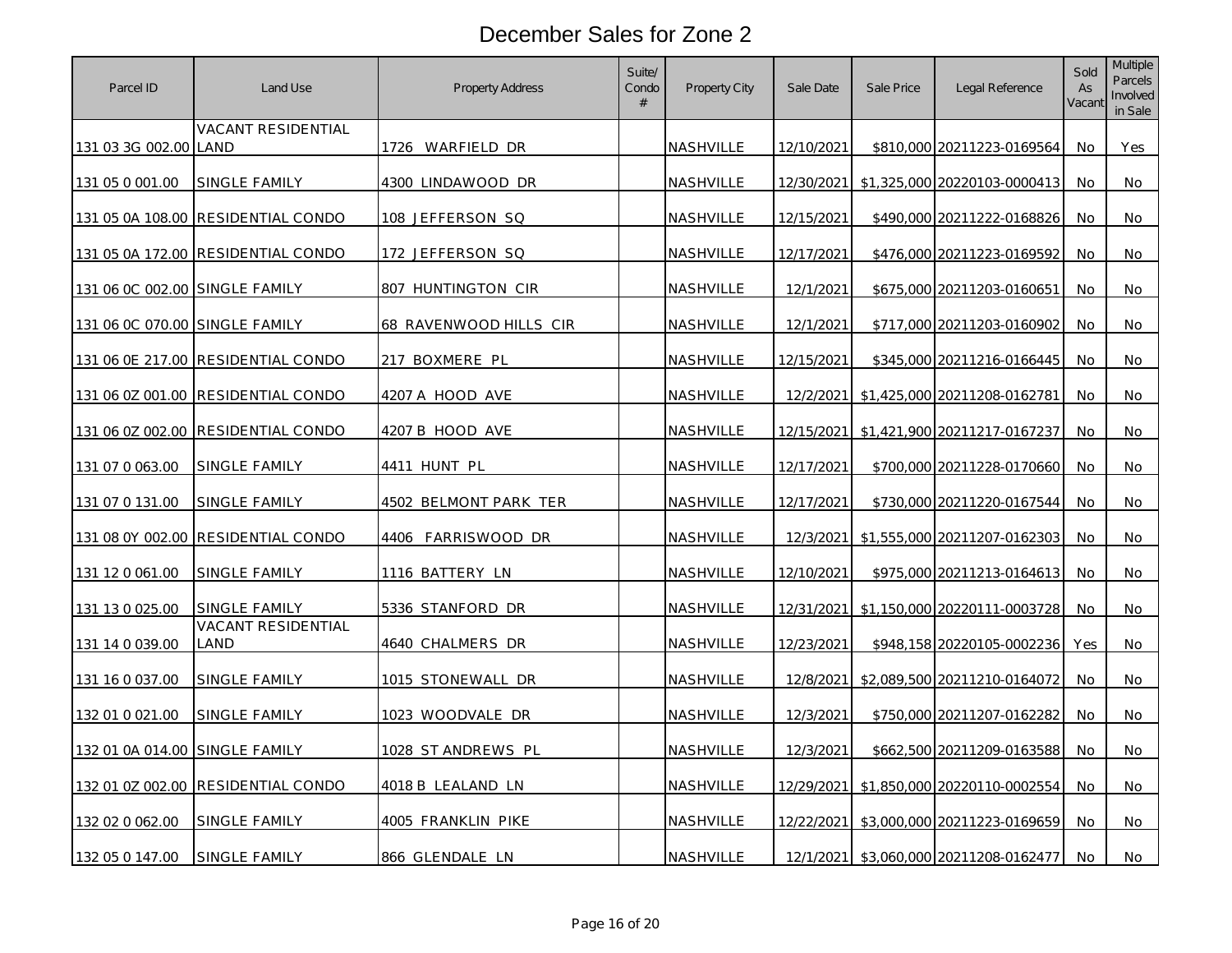| Parcel ID                      | Land Use                           | Property Address            | Suite/<br>Condo<br># | <b>Property City</b> | Sale Date  | Sale Price | Legal Reference              | Sold<br>As<br>Vacant | <b>Multiple</b><br><b>Parcels</b><br>Involved<br>in Sale |
|--------------------------------|------------------------------------|-----------------------------|----------------------|----------------------|------------|------------|------------------------------|----------------------|----------------------------------------------------------|
| 132 07 0 017.00                | <b>SINGLE FAMILY</b>               | 4209 MORRISWOOD CT          |                      | <b>NASHVILLE</b>     | 12/3/2021  |            | \$905,000 20211209-0163382   | No.                  | No                                                       |
| 132 09 0 129.00                | SINGLE FAMILY                      | 4601 DUSTIN LN              |                      | NASHVILLE            | 12/21/2021 |            | \$700,000 20211222-0169204   | No.                  | No                                                       |
| 132 11 0 054.00                | SINGLE FAMILY                      | 778 ELYSIAN FIELDS RD       |                      | NASHVILLE            | 12/10/2021 |            | \$1,425,000 20211213-0164853 | No                   | No                                                       |
| 132 13 0 053.00                | SINGLE FAMILY                      | 921 ROBERTSON ACADEMY RD    |                      | NASHVILLE            | 12/8/2021  |            | \$1,831,100 20211210-0163987 | No.                  | No                                                       |
| 132 14 0 021.00                | SINGLE FAMILY                      | 4605 CHURCHWOOD DR          |                      | NASHVILLE            | 12/20/2021 |            | \$800,000 20211222-0169035   | No                   | No                                                       |
| 132 15 0 072.00                | <b>SINGLE FAMILY</b>               | <u>746 PEACH ORCHARD DR</u> |                      | <u>NASHVILLE</u>     | 12/31/2021 |            | \$900,000 20220104-0001306   | No.                  | No                                                       |
|                                | 141 03 0C 016.00 RESIDENTIAL CONDO | BELLE CREEK WAY<br>2204     |                      | NASHVILLE            | 12/13/2021 |            | \$415,000 20211216-0166765   | No.                  | No                                                       |
| 141 05 0A 068.00 SINGLE FAMILY |                                    | 752 WOLFEBORO LN            |                      | NASHVILLE            | 12/17/2021 |            | \$5,435,787 20220112-0004172 | No                   | Yes                                                      |
| 141 05 0A 188.00               | <b>SINGLE FAMILY</b>               | 1330 SCARCROFT LN           |                      | NASHVILLE            | 12/17/2021 |            | \$2,284,940 20220112-0004170 | No                   | Yes                                                      |
| 141 05 0A 204.00 SINGLE FAMILY |                                    | 1260 SCARCROFT LN           |                      | NASHVILLE            | 12/21/2021 |            | \$430,000 20211228-0170635   | No                   | No                                                       |
| 141 05 0A 259.00 SINGLE FAMILY |                                    | <u>748 GLOUCESTER LN</u>    |                      | <u>NASHVILLE</u>     | 12/30/2021 |            | \$388,000 20220111-0003550   | No                   | No                                                       |
| 141 05 0A 535.00 SINGLE FAMILY |                                    | 2053 LEEDS LN               |                      | NASHVILLE            | 12/3/2021  |            | \$435,000 20211208-0162479   | No                   | No                                                       |
| 141 07 0B 089.00 SINGLE FAMILY |                                    | 704 SOMERSET FARMS CT       |                      | NASHVILLE            | 12/17/2021 |            | \$5,435,787 20220112-0004172 | No                   | Yes                                                      |
| 141 07 0B 157.00 SINGLE FAMILY |                                    | 1209 WINTER BREEZE CT       |                      | NASHVILLE            | 12/7/2021  |            | \$446,000 20211210-0164291   | No                   | No                                                       |
| 141 11 0A 004.00               | SINGLE FAMILY                      | 7517 ROLLING RIVER PKWY     |                      | NASHVILLE            | 12/13/2021 |            | \$300,000 20211214-0165123   | No                   | No                                                       |
| 141 12 0B 005.00 SINGLE FAMILY |                                    | 7049 BAY COVE TRL           |                      | NASHVILLE            | 12/6/2021  |            | \$430,000 20211209-0163013   | No                   | No                                                       |
| 141 14 0A 044.00               | <b>SINGLE FAMILY</b>               | 7817 HAYDENBERRY CV         |                      | NASHVILLE            | 12/17/2021 |            | \$5,435,787 20220112-0004172 | No                   | Yes                                                      |
|                                | 142 01 0A 061.00 RESIDENTIAL CONDO | 8207 SAWYER BROWN RD        | $J-5$                | NASHVILLE            | 12/15/2021 |            | \$285,000 20211220-0167489   | No.                  | No                                                       |
|                                | 142 01 0A 090.00 RESIDENTIAL CONDO | 8207 SAWYER BROWN RD        | $N-2$                | NASHVILLE            | 12/8/2021  |            | \$250,000 20211210-0163939   | No                   | No                                                       |
| 142 02 0 181.00                | <b>DUPLEX</b>                      | 212 CROSS TIMBERS DR        |                      | NASHVILLE            | 12/16/2021 |            | \$430,000 20211217-0167254   | No.                  | No                                                       |
| 142 02 0 188.00                | SINGLE FAMILY                      | 7414 BRIDLE DR              |                      | NASHVILLE            | 12/23/2021 |            | \$439,900 20211229-0171112   | No.                  | No                                                       |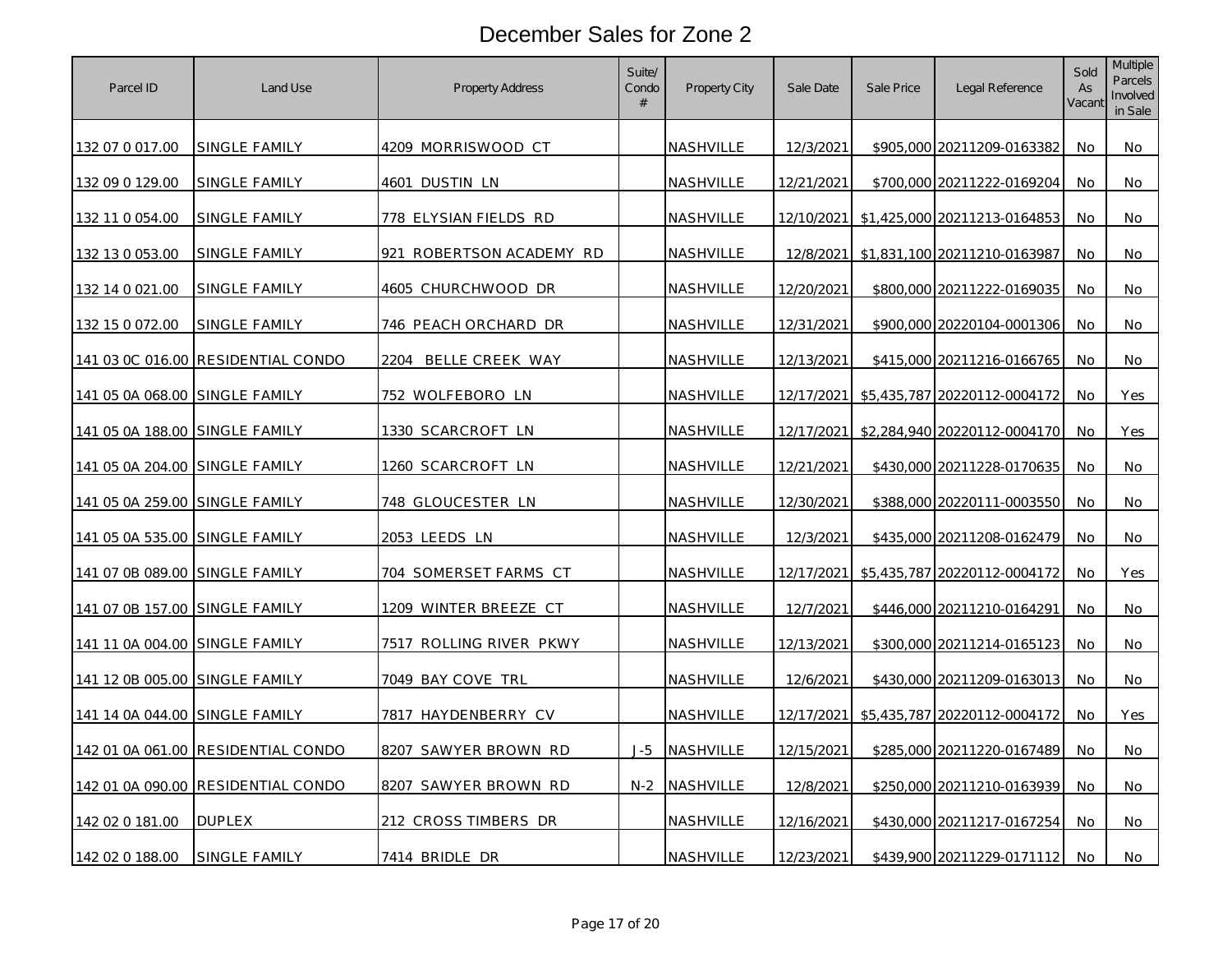| Parcel ID                      | Land Use                           | <b>Property Address</b>                           | Suite/<br>Condo<br># | Property City    | Sale Date  | Sale Price | Legal Reference            | Sold<br>As<br>Vacant | Multiple<br>Parcels<br>Involved<br>in Sale |
|--------------------------------|------------------------------------|---------------------------------------------------|----------------------|------------------|------------|------------|----------------------------|----------------------|--------------------------------------------|
|                                | 142 02 0H 001.00 RESIDENTIAL CONDO | 105 A HARROW CT                                   |                      | NASHVILLE        | 12/15/2021 |            | \$269,900 20211222-0169387 | No                   | No                                         |
| 142 03 0 067.00                | SINGLE FAMILY                      | 857 STIRRUP DR                                    |                      | NASHVILLE        | 12/20/2021 |            | \$444,000 20211229-0171134 | No                   | No                                         |
|                                | 142 03 0A 347.00 RESIDENTIAL CONDO | 347 DEER LAKE DR                                  |                      | NASHVILLE        | 12/28/2021 |            | \$175,000 20211230-0171706 | No                   | No                                         |
|                                | 142 03 0A 367.00 RESIDENTIAL CONDO | 367 DEER LAKE DR                                  |                      | NASHVILLE        | 12/8/2021  |            | \$125,000 20211213-0164716 | No                   | No                                         |
|                                | 142 03 0A 388.00 RESIDENTIAL CONDO | 388 DEER LAKE DR                                  |                      | NASHVILLE        | 12/8/2021  |            | \$125,000 20211213-0164720 | No.                  | No                                         |
|                                | 142 05 0D 071.00 RESIDENTIAL CONDO | 960 TODD PREIS DR                                 |                      | NASHVILLE        | 12/21/2021 |            | \$305,000 20211228-0170632 | No                   | No                                         |
|                                | 142 06 0A 118.00 RESIDENTIAL CONDO | 810 BELLEVUE RD                                   | 118                  | NASHVILLE        | 12/10/2021 |            | \$190,000 20211220-0167851 | No.                  | No                                         |
|                                | 142 06 0A 167.00 RESIDENTIAL CONDO | 810 BELLEVUE RD                                   | 167                  | NASHVILLE        | 12/30/2021 |            | \$225,000 20220112-0004040 | No                   | No                                         |
|                                | 142 06 0A 198.00 RESIDENTIAL CONDO | 810 BELLEVUE RD                                   | 198                  | NASHVILLE        | 12/30/2021 |            | \$215,000 20220110-0002633 | No                   | No                                         |
|                                | 142 06 0B 213.00 RESIDENTIAL CONDO | 810 BELLEVUE RD                                   |                      | 213 NASHVILLE    | 12/30/2021 |            | \$155,000 20220104-0001057 | No.                  | No                                         |
|                                | 142 07 0A 120.00 RESIDENTIAL CONDO | <u>120 WESTERLY DR</u>                            |                      | <u>NASHVILLE</u> | 12/3/2021  |            | \$230,000 20211208-0162773 | No                   | No                                         |
|                                | 142 07 0A 125.00 RESIDENTIAL CONDO | 125 WESTERLY DR                                   |                      | NASHVILLE        | 12/14/2021 |            | \$270,000 20211216-0166254 | No                   | No                                         |
| 142 07 0C 055.00 ZERO LOT LINE |                                    | 258 MYHR GRN                                      |                      | NASHVILLE        | 12/2/2021  |            | \$306,500 20211203-0160579 | No                   | No                                         |
| 142 07 0C 060.00 ZERO LOT LINE |                                    | 268 MYHR GRN                                      |                      | NASHVILLE        | 12/21/2021 |            | \$353,000 20211222-0169191 | No                   | No                                         |
| 142 07 0F 027.00               | RESIDENTIAL CONDO                  | 7252 HIGHWAY 70 S                                 | 705                  | NASHVILLE        | 12/29/2021 |            | \$309,500 20220103-0000267 | No                   | No                                         |
|                                | 142 07 0F 080.00 RESIDENTIAL CONDO | 7252 HIGHWAY 70 S                                 |                      | 303 NASHVILLE    | 12/9/2021  |            | \$372,000 20211209-0163328 | No                   | No                                         |
|                                | 142 08 0A 044.00 RESIDENTIAL CONDO | 143 HOLLY FRST                                    |                      | NASHVILLE        | 12/2/2021  |            | \$368,000 20211220-0167579 | No                   | No                                         |
|                                | 142 08 0B 082.00 RESIDENTIAL CONDO | 801 RUNNING DEER                                  |                      | <b>NASHVILLE</b> | 12/2/2021  |            | \$449,000 20211206-0161301 | No                   | No                                         |
|                                | 142 09 0B 803.00 RESIDENTIAL CONDO | 803 GENERAL GEORGE PATTON<br><b>RD</b>            |                      | NASHVILLE        | 12/23/2021 |            | \$410,000 20220103-0000391 | No                   | No                                         |
|                                | 142 09 0C 942.00 RESIDENTIAL CONDO | 942 GENERAL GEORGE PATTON<br><b>RD</b>            |                      | NASHVILLE        | 12/1/2021  |            | \$374,000 20211209-0163142 | No                   | No                                         |
|                                | 142 09 0D 055.00 RESIDENTIAL CONDO | <b>GENERAL GEORGE PATTON</b><br>1011<br><b>RD</b> |                      | NASHVILLE        | 12/17/2021 |            | \$315,000 20211222-0169137 | No                   | No                                         |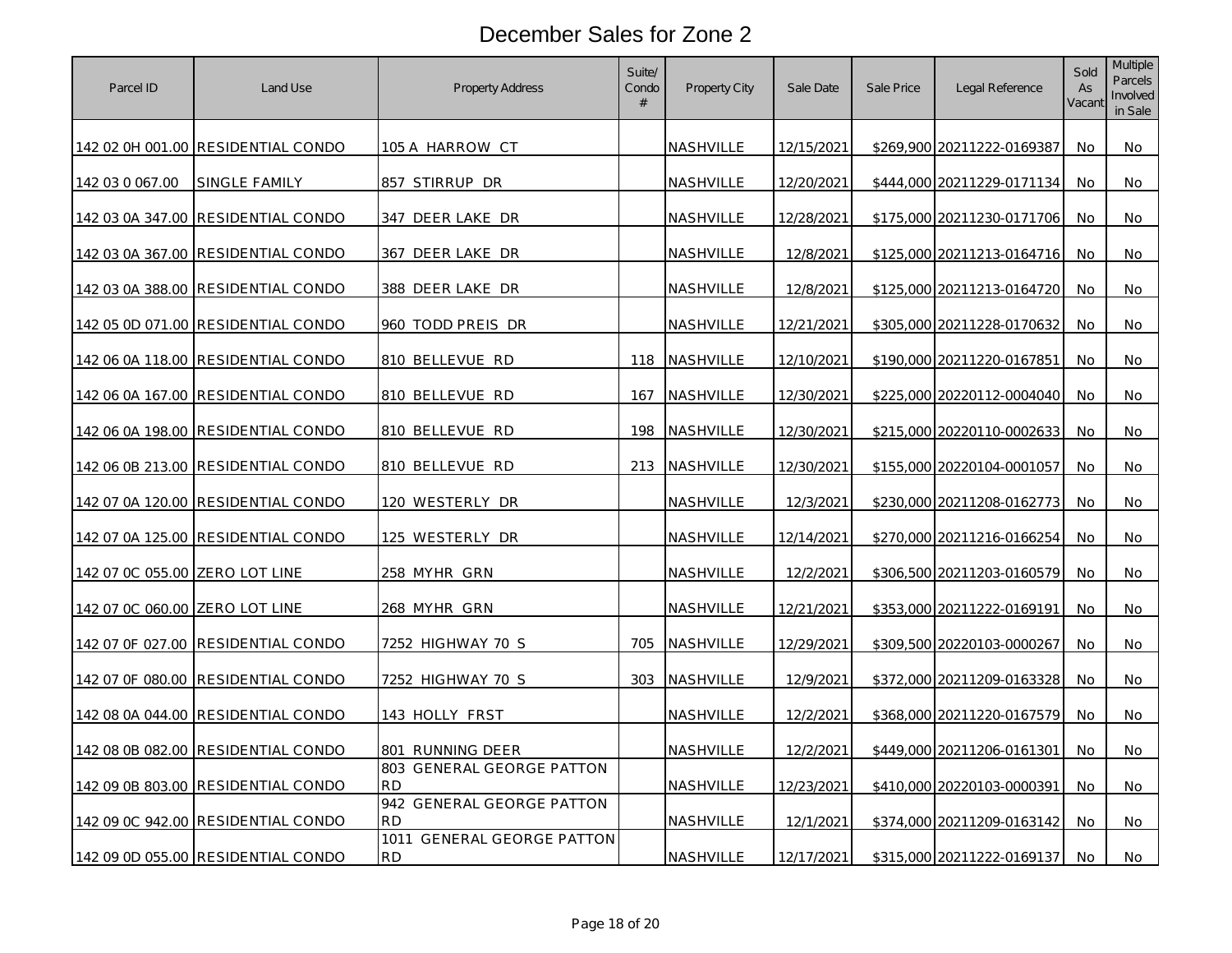| Parcel ID                      | Land Use                           | <b>Property Address</b>                 | Suite/<br>Condo<br># | Property City    | Sale Date  | Sale Price | Legal Reference              | Sold<br>As<br>Vacant | <b>Multiple</b><br><b>Parcels</b><br>Involved<br>in Sale |
|--------------------------------|------------------------------------|-----------------------------------------|----------------------|------------------|------------|------------|------------------------------|----------------------|----------------------------------------------------------|
|                                | 142 09 0E 113.00 RESIDENTIAL CONDO | 1327 GENERAL GEORGE PATTON<br><b>RD</b> |                      | <b>NASHVILLE</b> | 12/28/2021 |            | \$335,000 20211229-0171106   | No.                  | No                                                       |
|                                | 142 09 0H 091.00 RESIDENTIAL CONDO | 9123 SAWYER BROWN RD                    |                      | NASHVILLE        | 12/17/2021 |            | \$350,000 20211221-0168530   | No                   | No                                                       |
| 142 10 0A 021.00 ZERO LOT LINE |                                    | 7306 WESTON WAY                         |                      | NASHVILLE        | 12/21/2021 |            | \$250,000 20220110-0002658   | No                   | No                                                       |
| 142 10 0B 007.00 SINGLE FAMILY |                                    | 413 BELLE POINTE DR                     |                      | NASHVILLE        | 12/29/2021 |            | \$410,000 20220103-0000325   | No                   | No                                                       |
| 142 11 0B 003.00 SINGLE FAMILY |                                    | 908 MAGNOLIA CT W                       |                      | NASHVILLE        | 12/21/2021 |            | \$444,000 20220103-0000031   | No                   | No                                                       |
| 142 13 0A 073.00 SINGLE FAMILY |                                    | 604 GLENRIDGE CLOSE                     |                      | NASHVILLE        | 12/30/2021 |            | \$505,000 20220111-0003128   | No                   | No                                                       |
| 142 13 0B 189.00 SINGLE FAMILY |                                    | 7088 NORTHRIDGE DR                      |                      | NASHVILLE        | 12/10/2021 |            | \$352,750 20211220-0167730   | No                   | No                                                       |
|                                | 142 13 0C 029.00 RESIDENTIAL CONDO | 8571 SAWYER BROWN RD                    |                      | NASHVILLE        | 12/30/2021 |            | \$435,000 20220103-0000403   | No                   | No                                                       |
|                                | 142 13 0C 151.00 RESIDENTIAL CONDO | 9210 SAWYER BROWN RD                    |                      | NASHVILLE        | 12/21/2021 |            | \$415,000 20211229-0171086   | No                   | No                                                       |
|                                | 142 14 0C 013.00 RESIDENTIAL CONDO | 610 MCPHERSON CTS                       |                      | NASHVILLE        | 12/7/2021  |            | \$175,000 20211216-0166356   | No                   | No                                                       |
|                                | 142 14 0C 014.00 RESIDENTIAL CONDO | 608 MCPHERSON CTS                       |                      | <u>NASHVILLE</u> | 12/7/2021  |            | \$175,000 20211216-0166355   | No                   | No                                                       |
| 142 16 0C 053.00 SINGLE FAMILY |                                    | 2949 GLENWAY DR                         |                      | NASHVILLE        | 12/14/2021 |            | \$479,000 20211215-0165496   | No                   | No                                                       |
| 143 00 0 015.00                | SINGLE FAMILY                      | 7156 HIGHWAY 100                        |                      | NASHVILLE        | 12/14/2021 |            | \$1,294,000 20211217-0166836 | No                   | No                                                       |
|                                | 143 01 0C 030.00 RESIDENTIAL CONDO | 6952 HIGHWAY 70 S                       | 130                  | NASHVILLE        | 12/15/2021 |            | \$256,000 20211217-0167094   | No                   | No                                                       |
|                                | 143 01 0D 012.00 RESIDENTIAL CONDO | MORRISON RIDGE DR<br>2017               |                      | NASHVILLE        | 12/3/2021  |            | \$390,000 20211207-0162264   | <b>No</b>            | No                                                       |
|                                | 143 03 0A 003.00 RESIDENTIAL CONDO | 6953 HIGHLAND PARK DR                   |                      | NASHVILLE        | 12/17/2021 |            | \$332,500 20211222-0169058   | No                   | No                                                       |
|                                | 143 03 0A 013.00 RESIDENTIAL CONDO | 6913 HIGHLAND PARK DR                   |                      | NASHVILLE        | 12/22/2021 |            | \$219,500 20220103-0000828   | No                   | No                                                       |
|                                | 143 03 0D 147.00 RESIDENTIAL CONDO | 147 HARPETH TRACE SMT                   |                      | NASHVILLE        | 12/16/2021 |            | \$370,000 20211217-0167035   | No                   | No                                                       |
|                                | 143 03 0D 156.00 RESIDENTIAL CONDO | 156 HARPETH TRACE SMT                   |                      | NASHVILLE        | 12/28/2021 |            | \$305,000 20211229-0171225   | No                   | No.                                                      |
| 143 06 0A 064.00 SINGLE FAMILY |                                    | 508 HARPETH OAKS CT                     |                      | NASHVILLE        | 12/30/2021 |            | \$610,000 20211230-0172109   | No                   | No                                                       |
| 145 02 0 021.00                | <b>SINGLE FAMILY</b>               | 1611 TYNE BLVD                          |                      | NASHVILLE        | 12/28/2021 |            | \$3,150,000 20211230-0171819 | No                   | No                                                       |